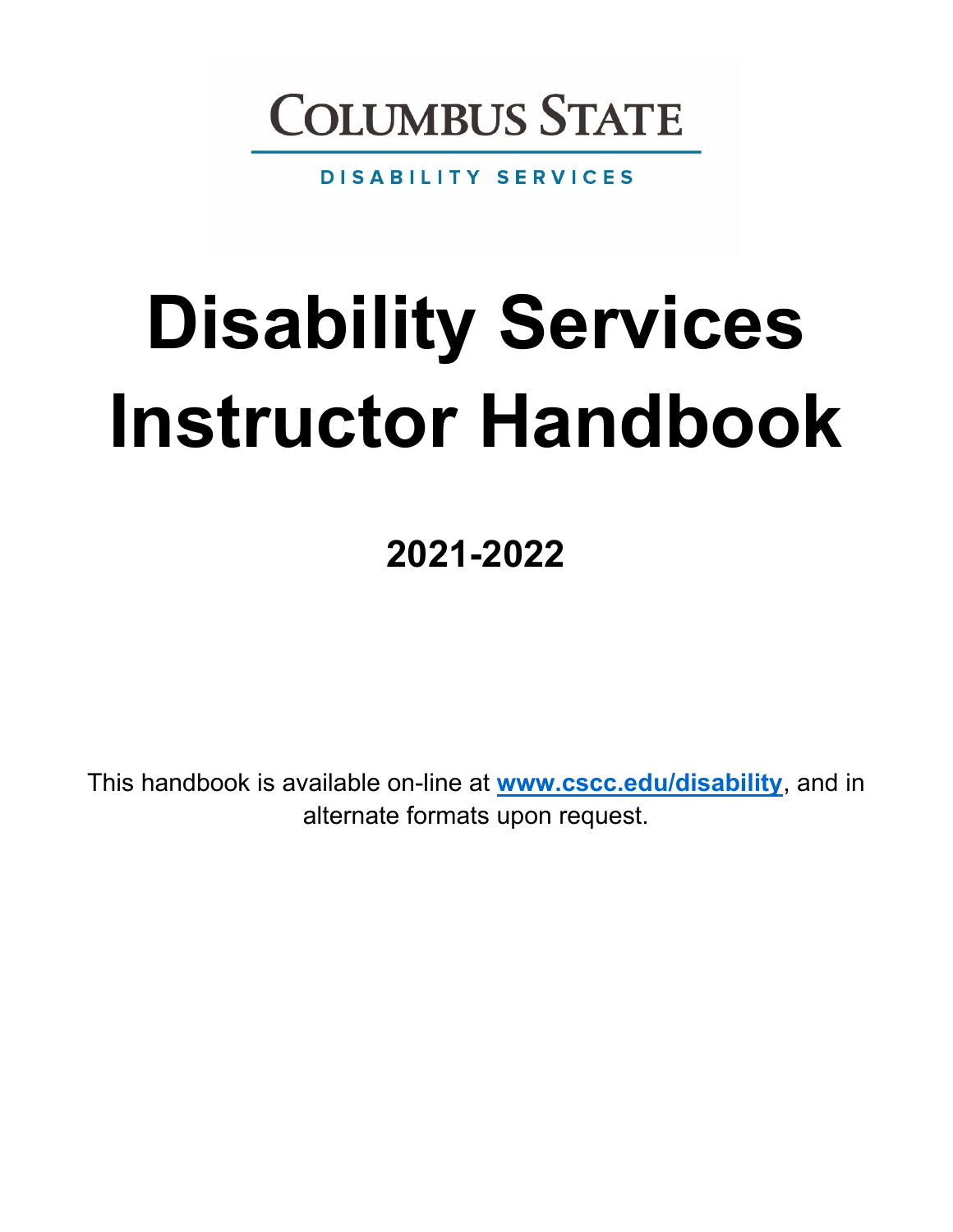# **Table of Contents**

| Page 3  |
|---------|
| Page 4  |
| Page 6  |
| Page 7  |
| Page 8  |
| Page 9  |
| Page 10 |
| Page 10 |
| Page 11 |
| Page 12 |
| Page 12 |
| Page 13 |
| Page 14 |
| Page 15 |
| Page 15 |
| Page 17 |
| Page 20 |
| Page 22 |
|         |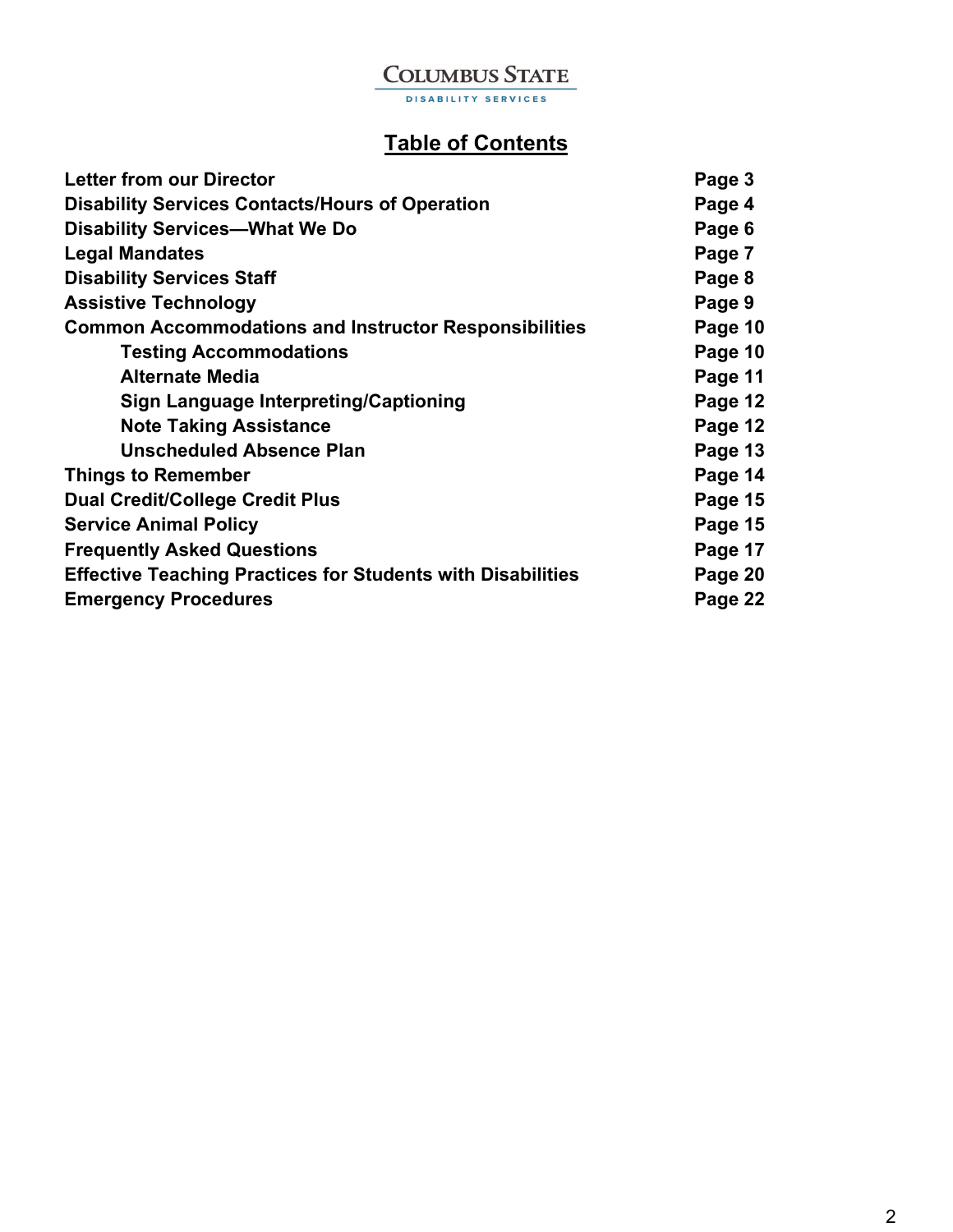#### **COLUMBUS STATE** DISABILITY SERVICES

Disability Services Eibling Hall, Room 101 614-287-5089

Dear Instructor:

The Disability Services (DS) staff is here to provide accommodations and support services that allow students with disabilities to participate fully in all aspects of their educational experience at Columbus State. We are also here to support you as you provide an equivalent educational experience to all of your students.

We hope that you will use this handbook as a helpful resource when working with students. It includes our policies and procedures, information about specific disabilities, and emergency procedures. You may also visit the Disability Services website: <http://www.cscc.edu/services/disability/> for more information on our services and activities.

Thank you for your cooperation! We appreciate your assistance in this collaborative effort to ensure that students with documented disabilities receive appropriate accommodations. If you have any questions about how to best serve students registered with our office, please feel free to contact our staff at 614-287-5089.

Best Wishes,

Tiffany McClain, **Director** Disability Services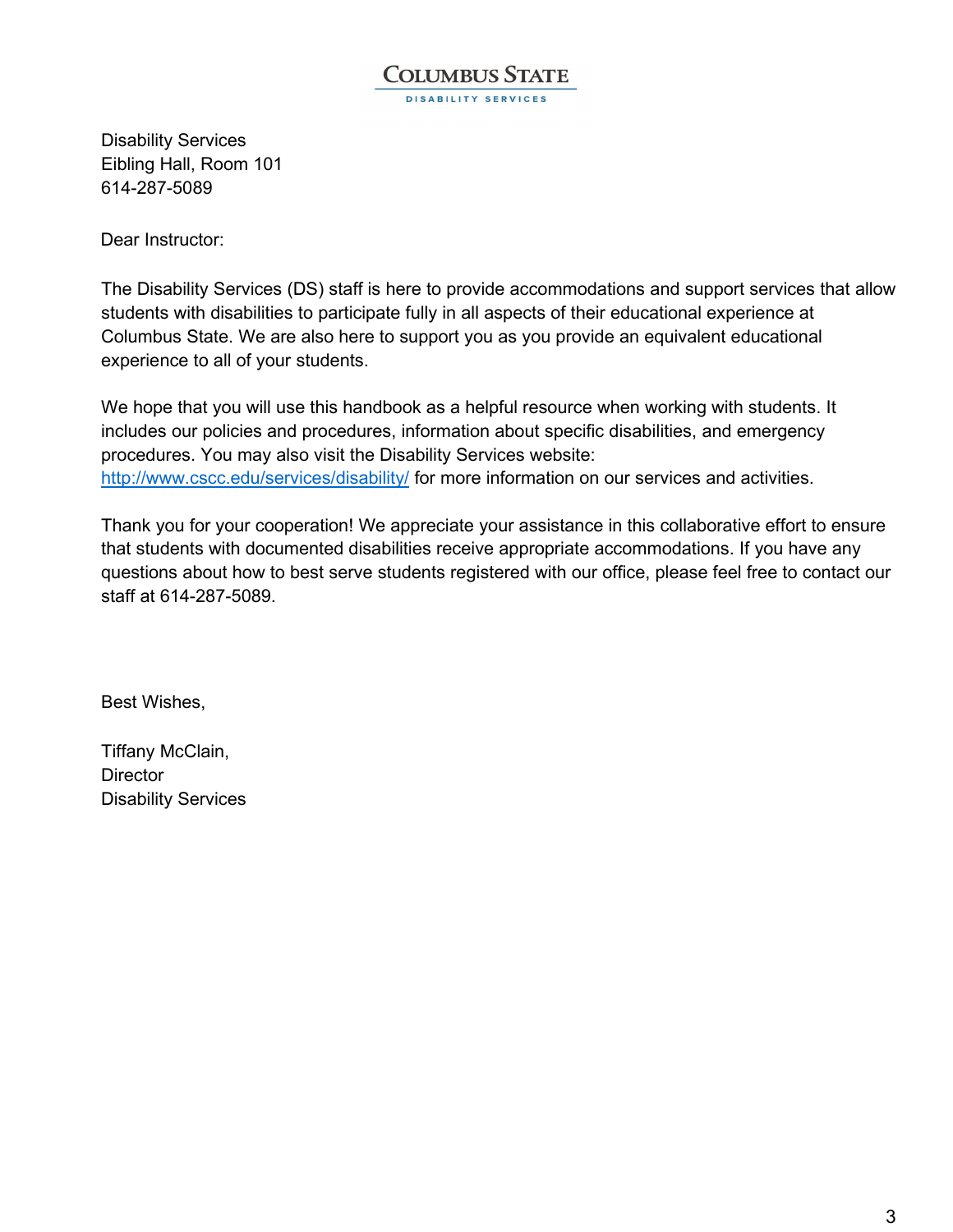DISABILITY SERVICES

#### **Disability Services Contacts/Hours of Operation**

| <b>Mailing Address</b>     | <b>Phone Numbers</b>                  | Location              |
|----------------------------|---------------------------------------|-----------------------|
| <b>Disability Services</b> | Main Desk: 614-287-2570               | Eibling Hall, Room101 |
| 550 E. Spring Street       | Fax: 614-287-6054                     | <b>Email</b>          |
| Columbus, Ohio 43215       | <b>Testing Desk: 614-287-</b><br>5089 | disability@cscc.edu   |

# **Hours of Operation**

#### **Advocate Intake Hours (By Appointment only) \*\***

Monday 8:00am-5:00pm Tuesday 8:00am-5:00pm Wednesday 8:00am-6:30pm Thursday 8:00am-6:30pm Friday 10:00am-4:30pm (virtual only) Last Saturday of the month 9:00am-12:00noon

\*\*Walk-in appointments available with Advocates in person 8:30am-4:30pm Monday, Tuesday, Wednesday, and Thursday; virtually 10:00am-4:00pm Friday.

#### **Testing Center Hours\***

Monday 8:00am-5:00pm Tuesday 8:00am-5:00pm Wednesday 8:00am-6:30pm Thursday 8:00am-6:30pm Friday 10:00am-4:30pm (virtual) Last Saturday of the month 9:00am-12:00noon

\*No tests will be started less than 2 hours prior to close. Tests must be completed by closing time.

#### **Please note:**

Tests proctored at DS will be delivered to College Testing Services (Center for Workforce Development, WD, Room 223) for instructors (or a department designee) to pick up. College Testing Services hours are posted [here.](https://www.cscc.edu/services/testingcenter/academic-testing/academic-hours-location.shtml) Unfortunately, we are no longer able to return paper tests via Inter-Office Mail.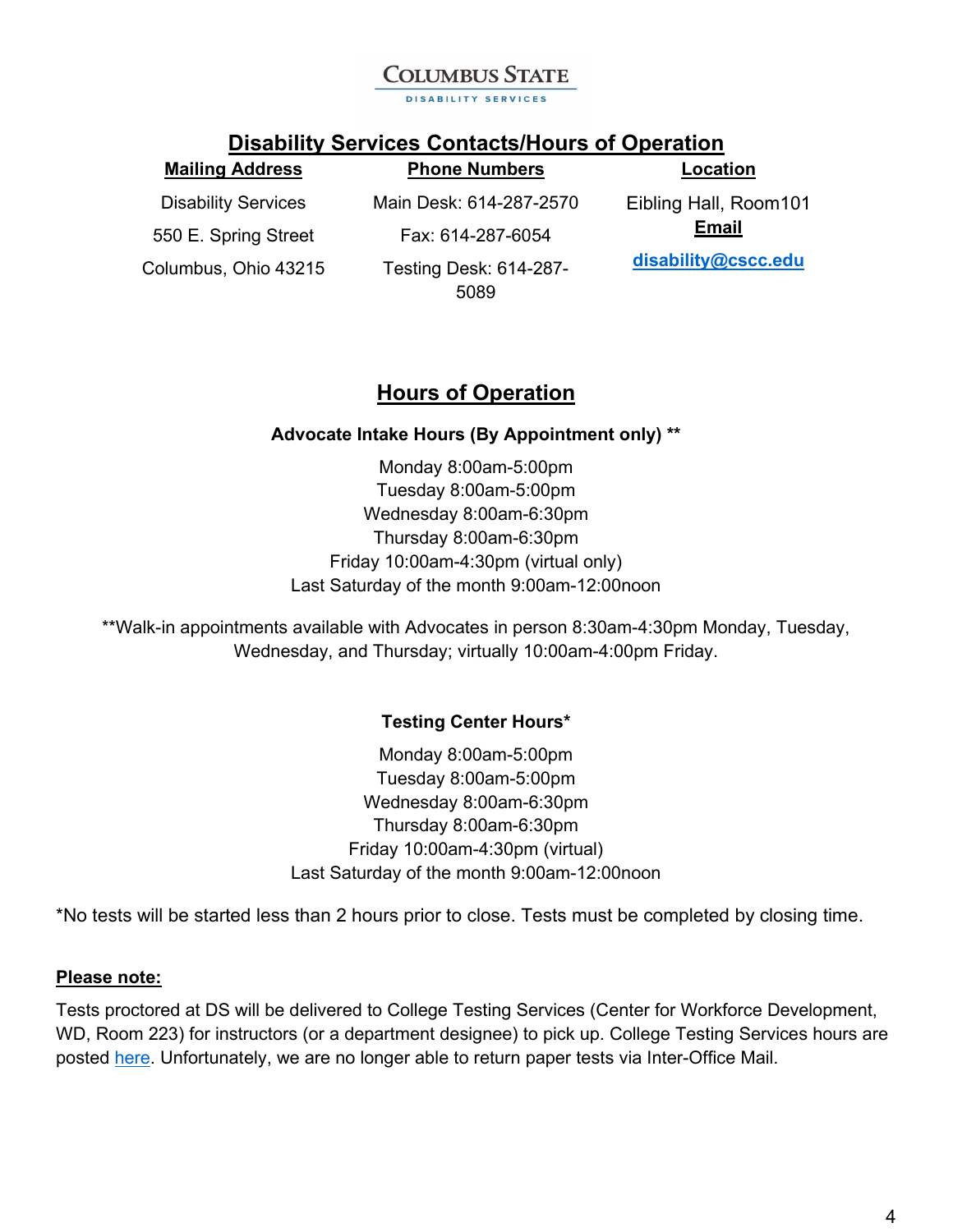# **Staff Contact Information**

| <b>Director</b>                                                                       | <b>Tiffany McClain</b>                                                                                   | tmcclain@cscc.edu                                                                                  |
|---------------------------------------------------------------------------------------|----------------------------------------------------------------------------------------------------------|----------------------------------------------------------------------------------------------------|
| <b>Intake Specialist</b>                                                              | Susan Thompson                                                                                           | sthomps1@cscc.edu                                                                                  |
| <b>Advocates</b>                                                                      | <b>Jill Anderson</b><br><b>Brian Dixon</b><br><b>Marie Potts</b><br><b>Kate Schultz</b><br>Jennifer Shah | jander01@cscc.edu<br>bdixon11@cscc.edu<br>mpotts1@cscc.edu<br>kschult1@cscc.edu<br>jshah3@cscc.edu |
| <b>Assistant Director</b>                                                             | <b>Molly Mosholder</b>                                                                                   | mmosholder1@cscc.edu                                                                               |
| <b>Delaware Campus &amp;</b><br><b>Regional Learning</b><br><b>Center Coordinator</b> | Mary Bantu                                                                                               | mbantu@cscc.edu                                                                                    |
| <b>Coordinator of Alternate</b><br><b>Media &amp; Testing Services</b>                | Alissa Price                                                                                             | aprice16@cscc.edu                                                                                  |
| <b>Supervisor of</b><br><b>Interpreting &amp; Captioning</b>                          | <b>Sheryl Killen</b>                                                                                     | skillen@cscc.edu                                                                                   |
| <b>Interpreters</b>                                                                   | Jerri Heine<br>Julia Thompson                                                                            | jheine@cscc.edu<br>Jthomp01@cscc.edu                                                               |
| <b>DS Testing Center</b>                                                              | <b>Access Specialists</b>                                                                                | disability@cscc.edu<br>614-287-5089 (press 3 to<br>talk to a Specialist)                           |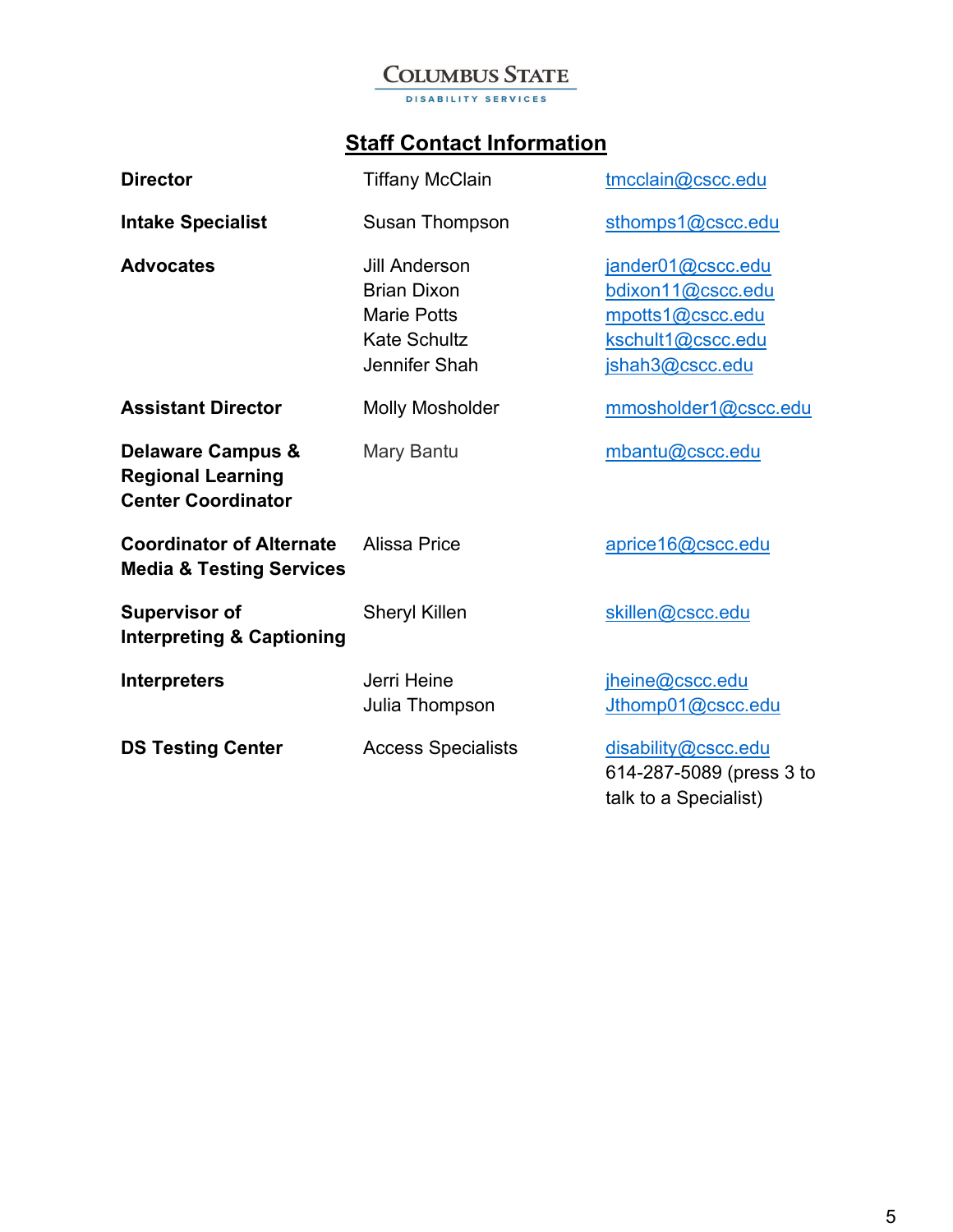## **Disability Services – What We Do**

Disability Services (DS) provides services, adaptive technology and devices, and accommodations for students with documented disabilities at Columbus State Community College. Additionally, DS assists instructors to ensure that all students have access to classroom instruction and materials. This instructor handbook is a guide to assist you in this endeavor.

#### **Mission**

The mission of Disability Services is to collaborate with and empower students who have documented disabilities in order to coordinate support services and programs that enable equal access to an education and campus life.

The department provides a quality higher education experience to a diverse student population as embedded in the philosophy of Columbus State. We recognize disability as an aspect of diversity that is integral to society and to the campus community. To this end, Disability Services collaborates with students, instructors, staff and community members to create usable, equitable, inclusive and sustainable environments. We promote and facilitate awareness and full access through training, partnerships, innovative programs and accommodations.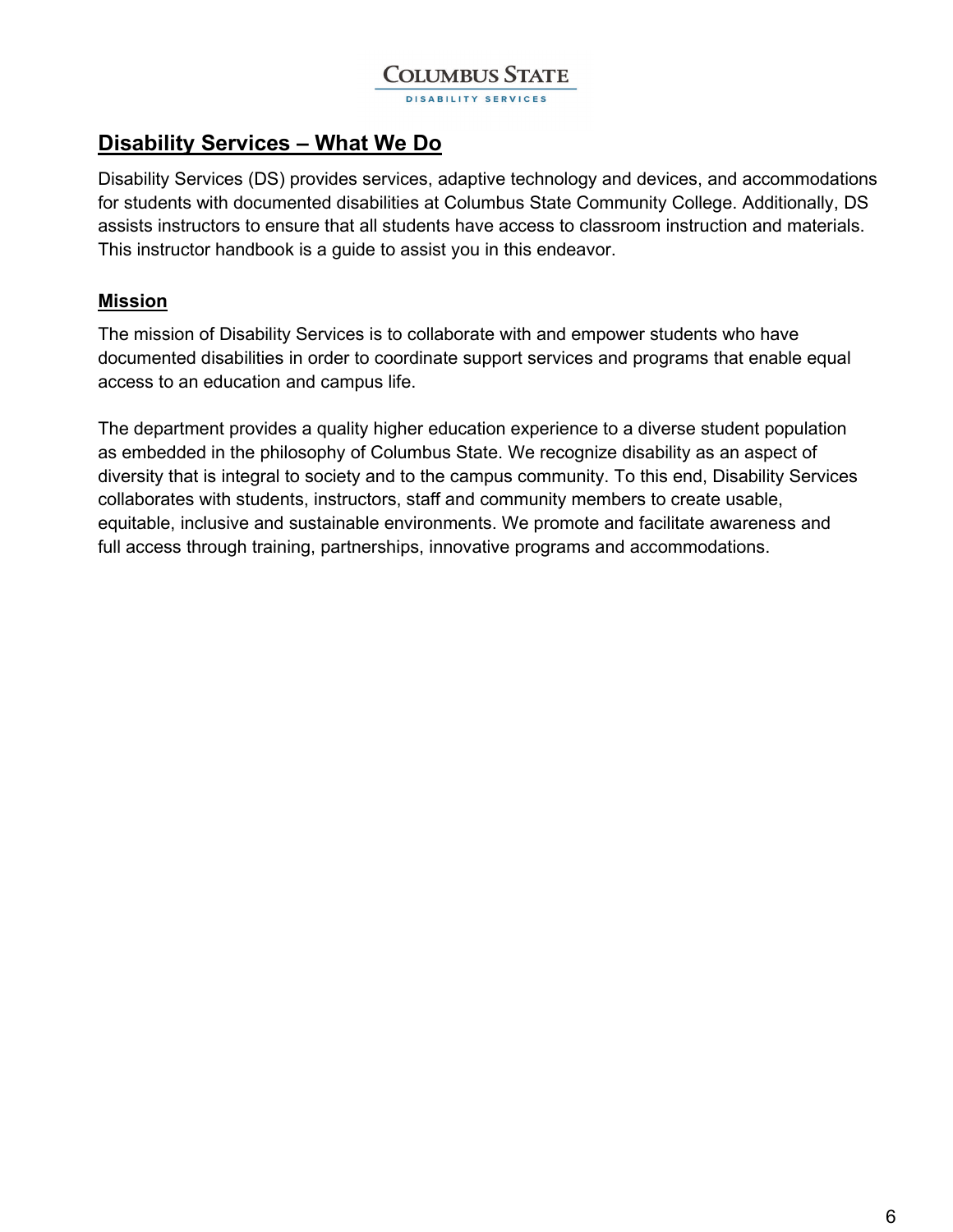**DISABILITY SERVICES** 

# **Legal Mandates**

There are two legal mandates that protect students with disabilities from discrimination, and ensure that they have equal access to all aspects of college life. These laws are Section 504 of the Rehabilitation Act of 1973 and the Americans with Disabilities Act (ADA) of 1990.

Section 504 of the Rehabilitation Act states: "No otherwise qualified individual with a disability in the United States...shall, solely by reason of his or her disability, be excluded from participation in, be denied the benefits of, or be subjected to discrimination under any program or activity receiving Federal financial assistance."

Title II of the ADA states: "A public entity shall make reasonable modifications in policies or procedures when the modifications are necessary to avoid discrimination on the basis of disability, unless the public entity can demonstrate that making the modifications would fundamentally alter the nature of the service, program, or activity."

In our efforts to provide appropriate services, DS works to make sure services are in compliance with the law. At the same time, we are available to assist you in making sure that your efforts as instructors of students with disabilities are also consistent and in compliance with the law.

# **Accommodation Notification**

- All students registered with Columbus State's Disability Services office are provided with a **Letter of Accommodation (LOA)**.
- Students may choose to email the LOA or print a copy and hand it directly to their instructor.
- If emailed, the LOA will be an attachment and not in the body of the email. If the email is coming from a CSCC student email address (username@student.cscc.edu) it should be considered safe to open. Students may or may not add additional text/info into the body of the email.
- Accommodations should be provided once you have received the **Letter of Accommodation** from the student and/or a processed **Student Testing Agreement Request (STAR)** form from our office.
- Once **either** document has been received instructors are considered notified and should proceed with ensuring accommodations are met.
- Students have the right to provide accommodation notification at any point during the semester. However, instructors and Disability Services reserve the right to require reasonable notice to arrange accommodations.
- It is a common misconception that instructors can mandate that LOA's must be turned in within the first two week of a semester.
- The college approved, standard syllabus statement can be found at: <https://www.cscc.edu/academics/syllabus.shtml>
- Instructors must not deny any accommodation listed on a student's LOA without consulting with Disability Services first.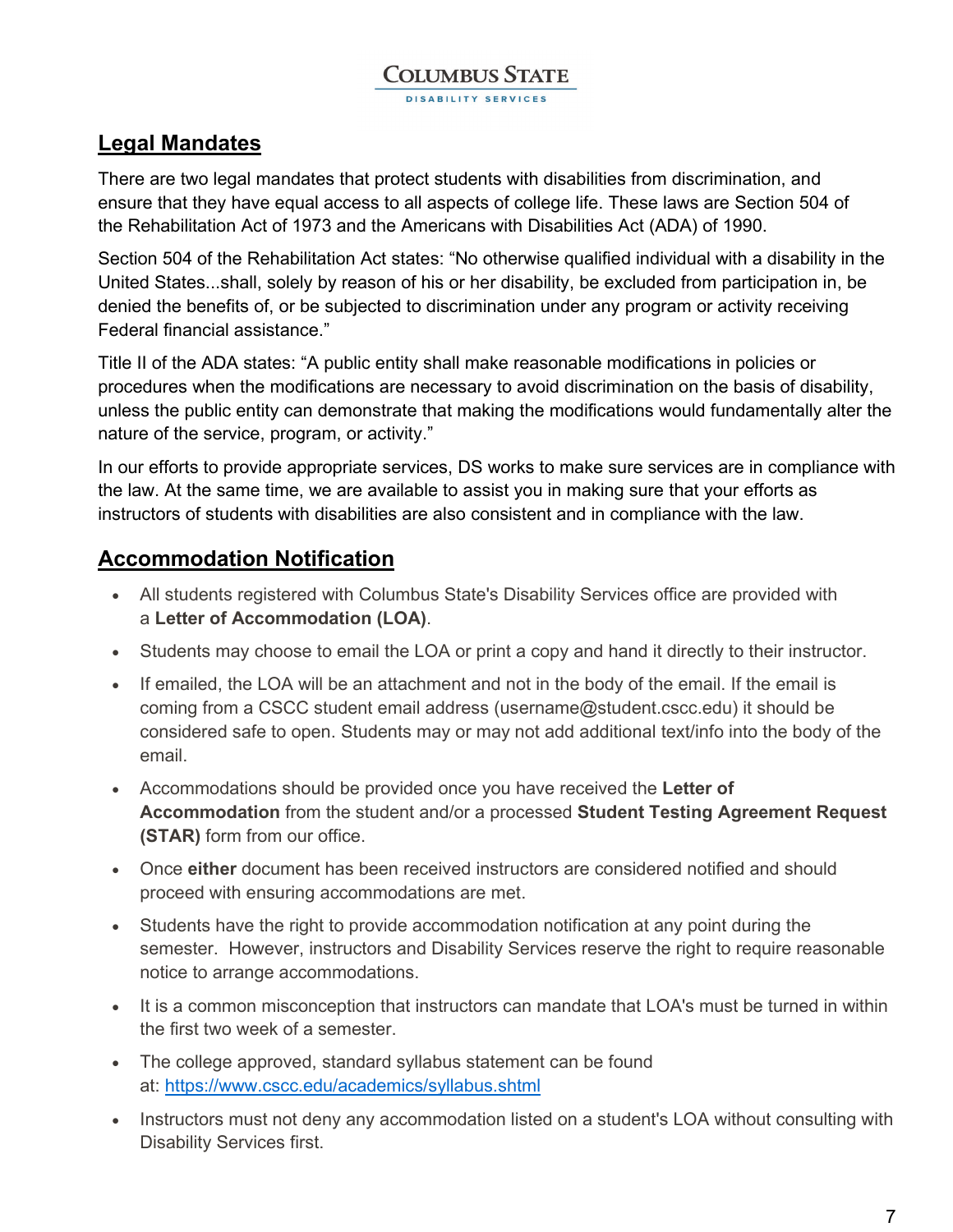#### **Disability Services Staff Descriptions**

The primary goal of every staff member at DS is to make sure students with disabilities have equal access to an education at Columbus State Community College. We provide reasonable accommodations, adaptive technology, and support services that are based upon appropriate documentation, nature of the disability, restrictions, functional limitations, and a collaborative assessment of needs. Students are taught to use advocacy skills to request authorized accommodations specific to class needs and personal preference, but they are **not** required to disclose their specific disability. DS may not be able to meet all personal preference requests, but we do provide reasonable accommodations and auxiliary aids to qualified students. Students are involved in service decisions, and must request their approved accommodations from their instructors. Staff members are available to assist instructors with provision of reasonable accommodations, and instructional strategies for working with students who have specific disabilities.

Disability Services' staff falls into five main categories:

- **Administration:** Our Director oversees the operations of the department, functions as a liaison to the campus and community, and handles day-to-day problems with students, instructors and staff.
- **Advocates:** Students are assigned to a designated Advocate who is trained and knowledgeable about disabilities. The Advocates work with students on issues of academic accommodations, disability adjustment, self-advocacy skills, learning strategies, transition, and career planning. They also serve as consultants to instructors and staff on disabilityrelated issues, provide in-service training for the college community, and participate on various college committees.
- **Access Specialists:** Under the direction of the Assistant Director and the Coordinator of Alternate Media & Testing Services, these staff members are responsible for producing alternate media (the conversion of printed materials into accessible formats) and administering accommodated tests. These staff members also handle the scheduling, and processing of accommodated tests at other Columbus State Testing Center locations.
- **Interpreting/Captioning Staff:** Under the administration of the Supervisor of Interpreting and Captioning Services, these staff members provide sign language interpretation, or live captioning, for students who are deaf or hard-of-hearing.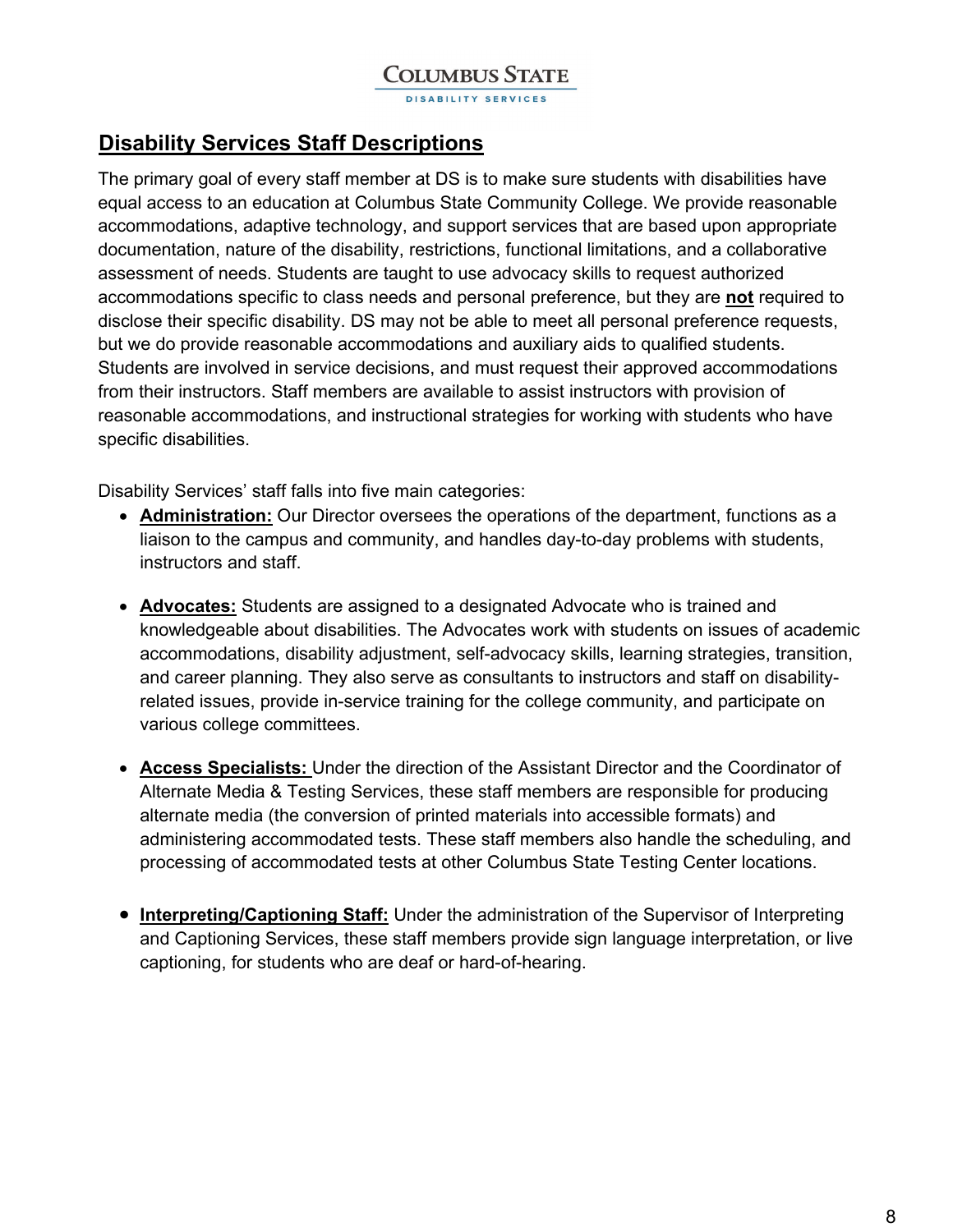**DISABILITY SERVICES** 

# **Assistive Technology (AT)**

Disability Services has a computer lab in our office with workstations designed to provide access to the latest in AT software and hardware. The DS computer lab provides a quiet and studious environment for all students who are registered with DS. Qualified students may be eligible to have Assistive Technology installed on their personal computers, or to borrow equipment from DS each semester.

**Reading/Writing Enhancement Software**: Several programs are specifically designed to assist users with learning disabilities related to reading and/or writing. Among the many tools these programs offer is the text-to-speech function, a feature which allows users to have textbook materials read out loud. This function can also benefit students with attention deficit hyperactivity disorder (ADHD) as it can enhance focus and concentration. All CSCC students, faculty, and staff can have Read & Write installed for free by the IT Help Desk.

**Voice Recognition Software**: The DS lab has voice recognition software called Dragon Naturally Speaking that allows the user to "type" hands-free. The user simply speaks, and the computer types. This is helpful for people who have difficulty typing, who have no ability to type, or who compose thoughts and ideas better orally.

**Screen Magnification Software**: Screen enlargement programs magnify the computer screen (in part or in entirety) to allow students to see with better clarity and focus.

**Screen Reader Software**: All workstations in the DS computer lab have software that can read aloud everything that is on the computer screen, including Internet sites and word processing applications. This software accommodates users who are blind or have low vision.

**Alternative Input/Output Devices**: The DS computer lab has alternative input devices such as adaptive mice, enhanced keyboards, and CCTV magnifiers. This lab also offers some workstations with height adjustable tables and workstations for left-handed users.

The DS computer lab is open to all students who are registered with DS. Students can arrange individualized training sessions with DS staff to learn how to use the technology that will enable them to achieve equal access to classroom materials. All workstations have access to printers, the Internet, e-mail, and the same word processing programs found in most campus labs. Computer Labs throughout CSCC are equipped with several of the assistive technology features described in this section.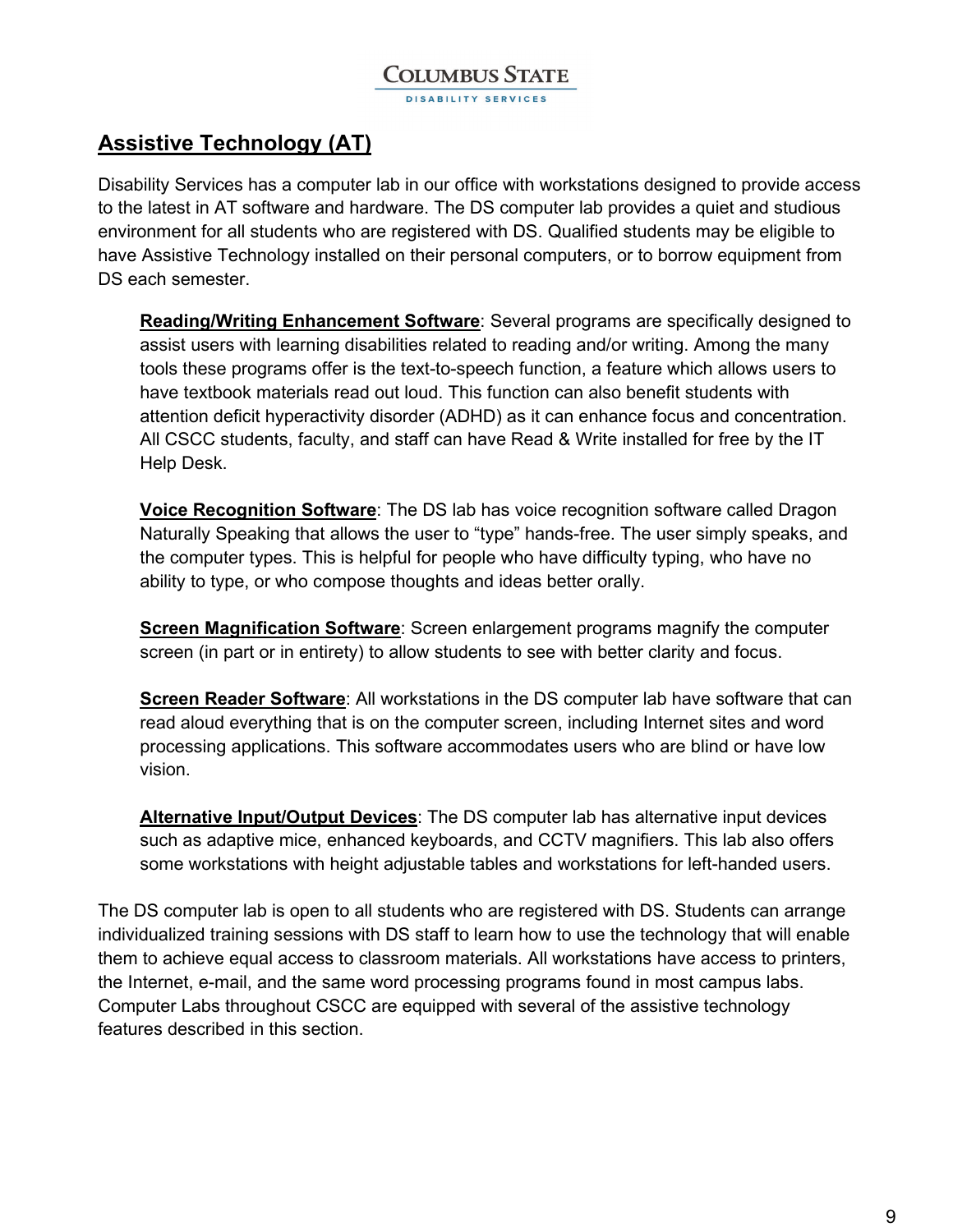# **Common Accommodations and Instructor Responsibilities**

#### **Testing Accommodations**

DS works with students and their instructors to create a testing experience that emulates, as closely as possible, the testing experience of the rest of the class, while allowing students to use the exam accommodation(s) necessary to help level the academic playing field.

Students are required to schedule their accommodated exams in advance with Disability Services and/or College Testing Services. Only students may schedule their exams with accommodations (instructors are unable to schedule on a student's behalf). If a student is a confused about testing accommodations and/or scheduling, please direct them to contact the Disability Services Testing Desk staff at 614-287-5089.

A few of the testing accommodations approved for students are:

- Extended time (Double the approved class allotted time)
- Distraction-reduced space
- A reader and/or a scribe, and/or a scribe for scantron
- Use of a closed-circuit television (CCTV) screen magnifier
- Exams in an alternate format (audio, electronic, Braille, Large Print)
- Use of a keyboard to type exam/quiz answers
- Assistive technology software
- Height adjustable tables

**What you can do**: Instructors are critical partners in the process to ensure that students get appropriate accommodations for their exams.

There are two forms used to help facilitate taking exams with accommodations at DS. Proper use of these forms ensures that students are able to take their tests and quizzes on time.

- a. **Student Testing Agreement Request (STAR) Form**: The STAR Form serves as a student's notification to an instructor that they intend to use their approved testing accommodations. Students are encouraged to complete one STAR Form per class, per semester. When a student submits the online form, it is emailed to DS Testing Center staff. The STAR Form is then processed by DS and sent to the student and instructor via email.
- b. All testing materials must be submitted via [RegisterBlast](https://www.cscc.edu/employee/faculty/student-support/pdf/FacultyTraining_ExamSubmission%208.26.21%20Revised.pdf) at least **five (5) business days** prior to the test availability date *and* received prior to closing for processing to begin. RegisterBlast can be accessed by clicking on the RegisterBlast link in your Blackboard course under Course Tools. Exams submitted after hours will be dated as being received the following business day. Saturdays and Sundays are excluded.

If you are submitting an academic test proctoring request for a specific student/set of students (*NOT an entire DL course*), you will need to enter the cougar ID for each respective student under the "Limit Eligible Takers" section on the RegisterBlast faculty submission page. If you are submitting a test request for an entire DL course (that may or may not contain students requiring testing accommodations), leave the "Limit Eligible Takers" section blank.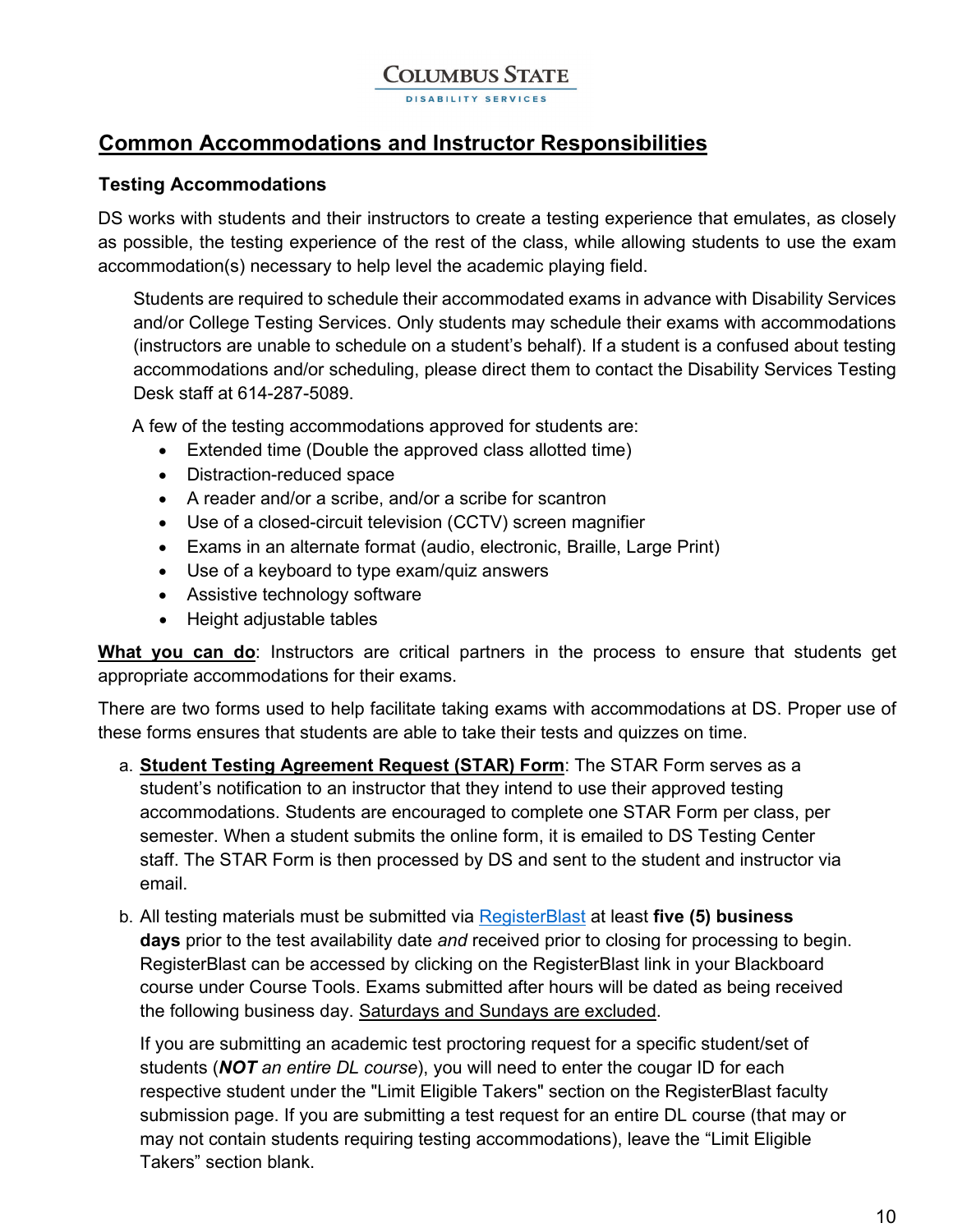DISABILITY SERVICES

c. Tests/Quizzes for students approved for extended (2x) time MUST be set up ahead of time. If your assessments are within Blackboard, instructions for setting a time exception for individual students are available in the [DEIS Knowledge Base.](https://help.cscc.edu/category/208-tests) For non-Blackboard assessments, instructors must determine individual extended time procedures and set the accommodated student's test parameters accordingly.

**Please note:** if a student chooses to take a test in your classroom or at home without accommodations, you are not required to submit a test proctoring request via RegisterBlast.

If you have questions regarding providing testing accommodations, please contact our office via email at [disability@cscc.edu](mailto:disability@cscc.edu) or phone at (614) 287-5089.

**Test Pick Up:** Tests proctored at DS will be delivered to College Testing Services (Center for Workforce Development, WD, Room 223) for instructors (or a department designee) to pick up. College Testing Services hours are posted [here.](https://www.cscc.edu/services/testingcenter/academic-testing/academic-hours-location.shtml) Unfortunately, we are no longer able to return paper tests via Inter-Office Mail.

#### **Alternate Media**

DS converts textbooks, exams, and other printed classroom materials into more accessible and usable formats for students who are unable to use traditional print. (Accessible formats tend to have a different appearance, but are otherwise identical to the original version of the materials.) Students who may use this accommodation include, but are not limited to:

- students who are blind or have low vision,
- students with learning disabilities in reading, or
- students with upper-body mobility limitations.

Alternate formats include:

- **Audio**: Audio output is accomplished via the use of electronic copies of books that are read by computer screen reading software. The computer reads aloud electronic text to students while the text is displayed and highlighted on the screen.
- **Braille**: Braille transcription is provided when a student prefers Braille for tests or classroom handouts.
- **Tactile Images or Raised Line Images**: Some students need to be able to feel graphic images, so tactile images are created for their use.
- **Enlargements**: Students with low-vision may request the above formats, as well as paper enlargements for classroom handouts (up to 11 x 17 inches) or electronic image files such as Portable Document Format (PDF) to view their textbooks using a computer with screen enlargement software.

**What you can do**: The conversion of textbooks into alternative formats is labor intensive and time consuming; therefore, early textbook identification by the instructor is critical. Communicate with DS regarding print materials for your course as early as possible. Provide print materials (syllabus, handouts, etc.) to Disability Services as early as you possibly can. This allows our staff time to convert these materials into alternate formats and get them to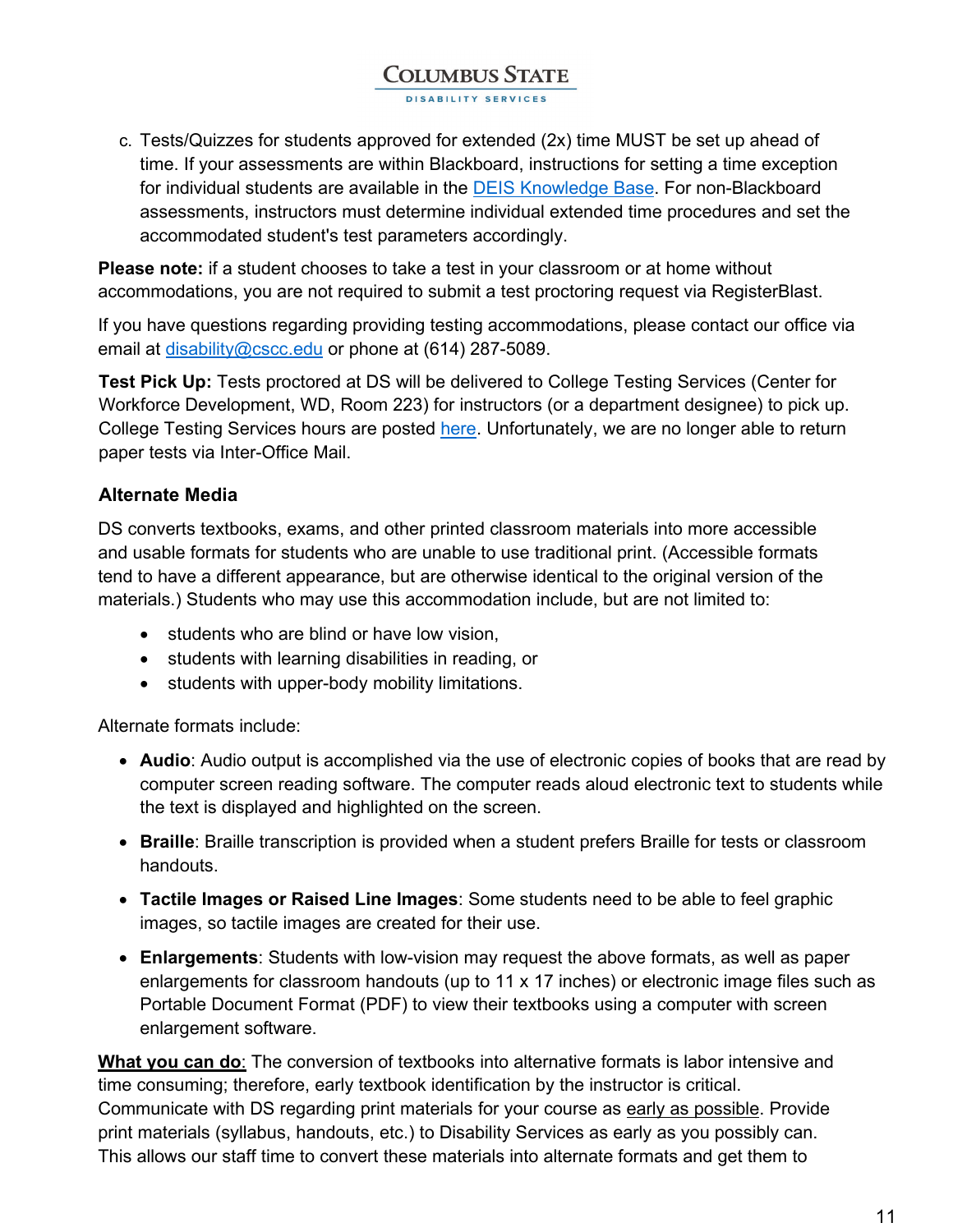.<br>DISABILITY SERVICE

students in a timely manner. Students with disabilities need to access classroom materials at the same time as their peers. Delays in textbook identification may result in students not being able to access their textbooks in a timely manner.

#### **Sign Language Interpreting/Captioning Services**

Students who are Deaf or Hard-of-Hearing may be approved for one of the following classroom accommodations:

- **Interpreting/Transliterating**: A team of American Sign Language interpreters will interpret/transliterate all academic related activities, i.e., lecture, recitation, lab, study groups. Interpreters are frequently positioned in proximity to visual aids and/or class activities to ensure maximum participation and visual access.
- **Captioning**: A transcriber will provide a script, in real time, through a laptop computer screen for all academic-related activities, i.e., lecture, recitation, lab, study groups. This service is recommended for non-signers and for classes with dense medical, scientific, or technical content or vocabulary. Transcribers will often need to be seated near an electrical outlet, where they can also see any presentation materials and/or whiteboards.

**What you can do**: Instructors can assist transcribers and interpreters by discussing class dynamics at the beginning of the semester and supporting them in any way needed. It is also helpful to always provide the interpreters with a copy of class handouts.

#### **Note Taking Assistance**

Some students need assistance taking notes due to the functional limitations of their disability. In the event that this is the case, the following options may be exercised:

#### **Instructor provides notes**

The student is approved to receive advance copies of class lecture notes, overheads, or PowerPoint presentations, etc. [when available] in order to facilitate/support their in-class notetaking process. If notes/resources are not already created by instructor, the instructor is under no obligation to create them.

#### **Student audio records lectures**

The student is approved to audio record lectures with some kind of recording device (e.g. digital recorder, smartpen, mini tape recorder, phone, tablet, computer) in order to facilitate/support their notetaking process.

#### **Student receives copy of peer notes**

The student may ask a fellow classmate or instructor for assistance in locating someone in class to take notes on their behalf. Students may pick up a Notetaker Notebook (a carbon-copy notepad designed to provide a duplicate copy of pages of classroom notes) from DS and/or request to receive digital copies of a peer's notes. If a student is having problems finding a note-taker, DS can discuss with the student the steps they have taken to find one. If we determine that the student needs more advocacy, we may contact the instructor to work out how the student can get sufficient and equal notes.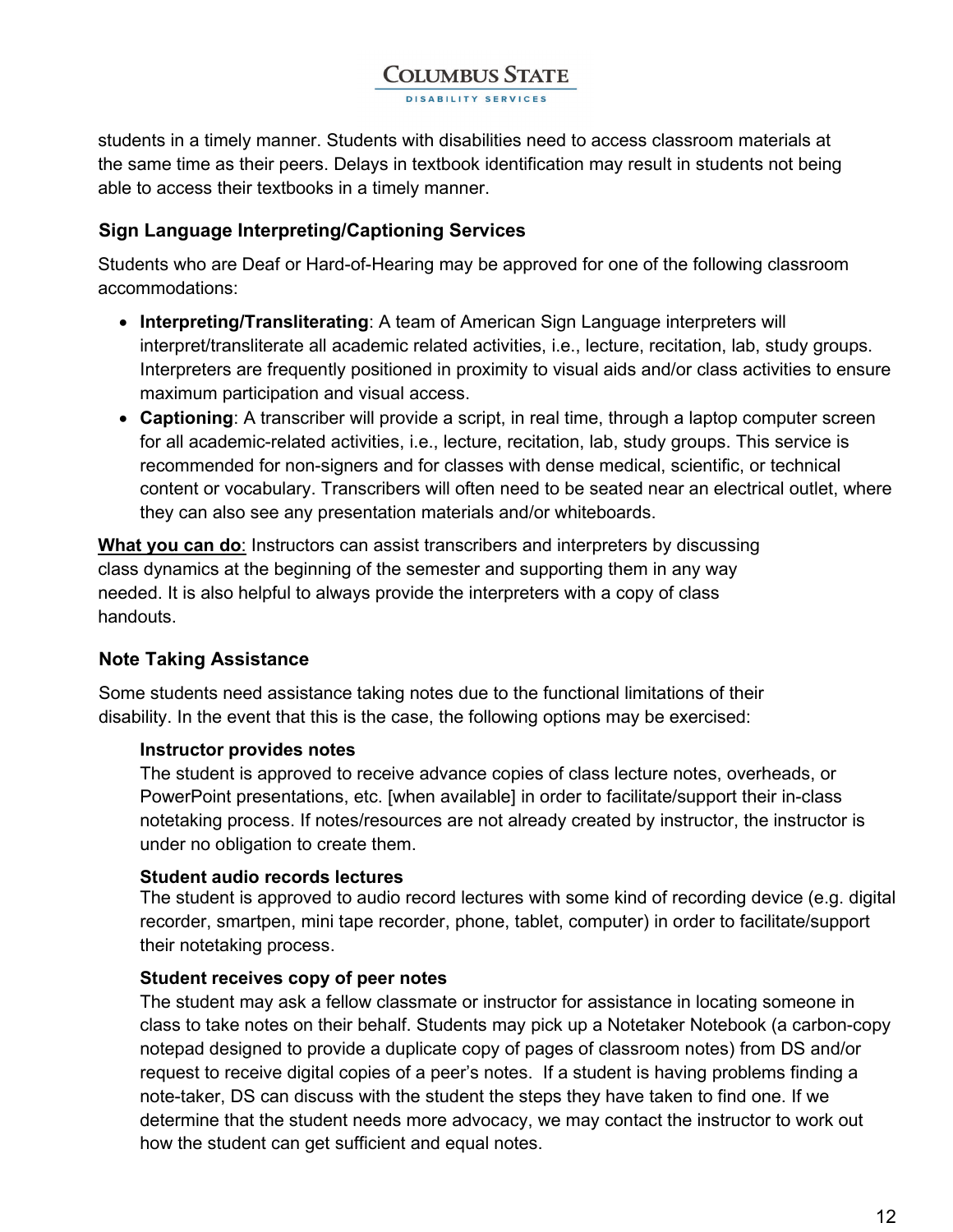.<br>DISABILITY SERVICES

**What you can do**: While we encourage students to try to find a note taker on their own, some students may require your assistance. If you make an announcement in class to locate a volunteer note taker, be sure to do so without revealing the student's name. If you have difficulty finding a note taker, feel free to contact Disability Services staff for assistance.

All students who have provided you with a letter from DS confirming their need for a note taker have a right to this service. It is critical that they receive this accommodation, as legally mandated by the ADA.

#### *Important Note: Note-taking assistance is not a substitute for attending class. When students miss class for a non-disability-related reason, they must make alternate arrangements for obtaining notes.*

#### **Unscheduled Absence Plan**

Occasionally, a student's documented disability may cause them to miss more class time than is permitted by the syllabus and instructor. These absences may be of the nature that the student is not able to notify the instructor in advance.

**Students are expected to attend class.** Attendance is an academic issue. The documented disability does not release a student from meeting the course requirements.

Should a student have a disability which may cause unscheduled absences to occur, they must discuss this possibility with their Advocate. If this accommodation is approved, the student must obtain an Unscheduled Absences Form from their Advocate.

This form should be presented to the instructor, along with the student's Letter of Accommodation, at the beginning of the semester (or as early as possible after the student completes registration with Disability Services). It should be given to each of the student's instructors throughout the student's time at Columbus State.

The Unscheduled Absence Plan gives recommended extensions on deadlines for assignments, quizzes/tests, and in-class participation. Should the student and instructor choose to create a different plan than the one provided by Disability Services, it is recommended that the student provide a copy of the new plan to his/her/their Advocate.

The form also explains the need for the student to complete **all** required coursework, perform all essential functions and meet all requirements of the class. If the student misses too much classwork due to disability-related absences, it may become impossible for the student to pass the course.

# **Things to Remember**

#### **Collaborate with Students and Disability Services**.

In order to successfully provide approved accommodations, instructors, students, and DS staff must cooperate and communicate with each other. It is important to note that not all students with disabilities are registered with DS. This office reviews documentation of a disability from students who wish to self-identify as a person with a disability. This review determines if the student who provided the documentation is eligible for accommodations. If a student is requesting accommodations from you, and you are in doubt, ask the student to provide the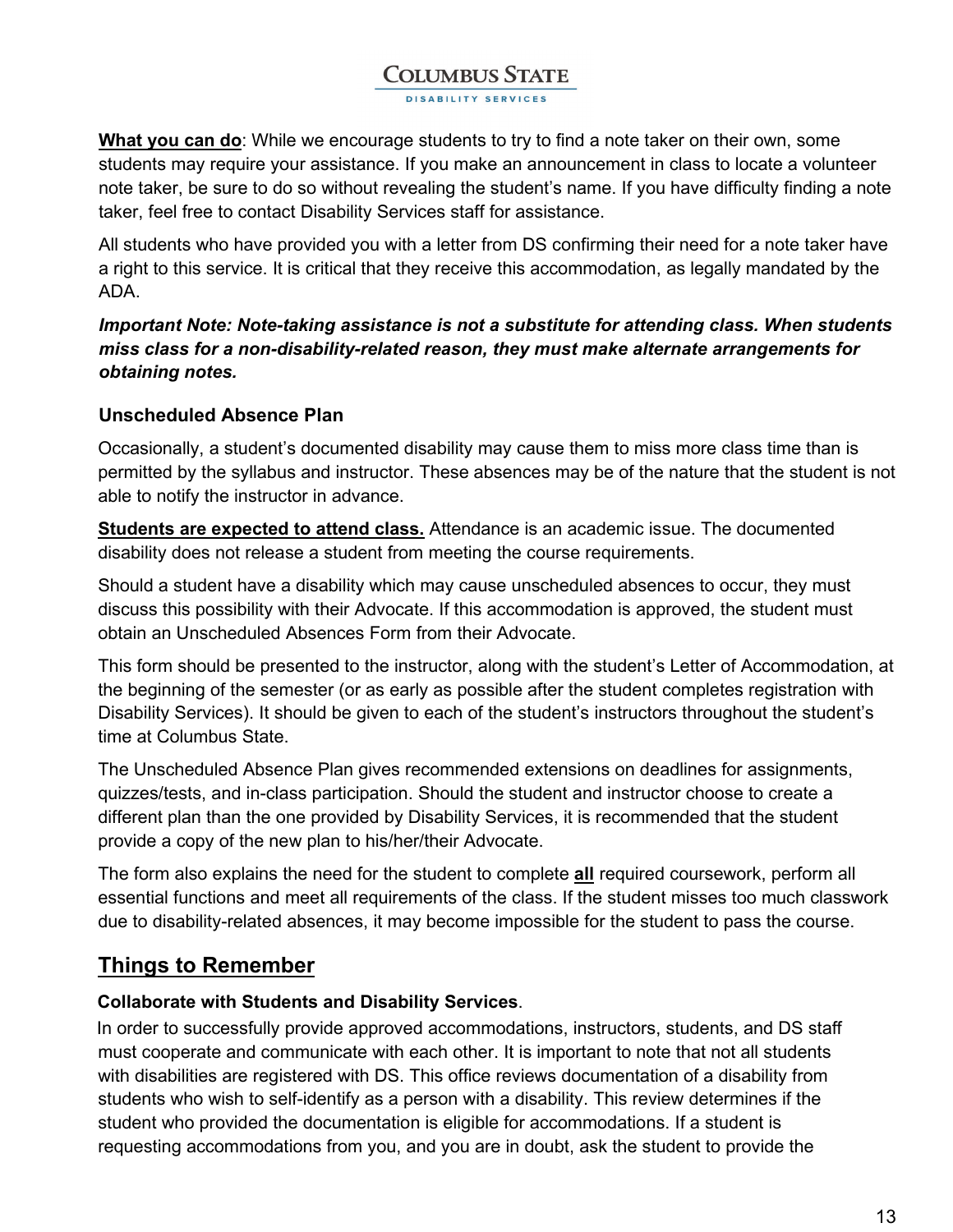Letter of Accommodation from DS to verify that they are registered with our department. If any requests for accommodations seem questionable or unreasonable, consult with DS Staff.

#### **Include a Disability Accommodation Statement in your Syllabus**.

Include a Disability Services statement in all syllabi. It should read:

*It is Columbus State policy to provide reasonable accommodations to students with disabilities as stated in the Americans with Disabilities Act (ADA) and Section 504 of the Rehabilitation Act. If you would like to request such accommodations for access, please contact Disability Services: 101 Eibling Hall, (614) 287-2570. Delaware Campus students may contact an Advisor in the Student Services Center on the first floor of Moeller Hall, (740) 203-*8345*.* 

#### **Maintain Confidentiality.**

At or near the beginning of the semester, students should approach you to give you their Letters of Accommodation (or email them to you) and inform you of any assistance they need. Meet privately with students regarding disability matters, and always maintain their confidentiality both in and out of the classroom. Offer to conduct disability- related meetings in a private campus location. Do not initiate a discussion about their disability in front of another student. (Note: If a student asks you questions about accommodations or discusses their disability in front of other students, you may follow their lead).

#### **Accommodate requests only after they have been made.**

Do not feel compelled to provide accommodations to a student who has not requested them, even if they have a known disability. In other words, you are not expected to guess or predetermine what a student may need. Students have the right to choose not to use accommodations. Correspondingly, if a student asks retroactively to fix a problem (for example, re-take an exam) because they failed to use accommodations, you are not under any obligation to do so.

#### **Disability Services is a Fragrance-Free Zone**

The chemicals used in scented products can make some people sick, especially those with fragrance sensitivities, asthma, allergies and other medical conditions.

Disability Services staff are committed to being fragrance-free for the health and comfort of our students, staff, and visitors.

We ask that you please join us in keeping the air healthy and fragrance-free when visiting our space.

What types of products can contain scents?

- colognes, aftershaves, fragrances and perfumes
- lotions, powders and creams
- potpourri and candles
- industrial and household chemicals
- soaps and oils
- air fresheners and deodorizers

(Please note that this list is not all-inclusive and other products may trigger a response).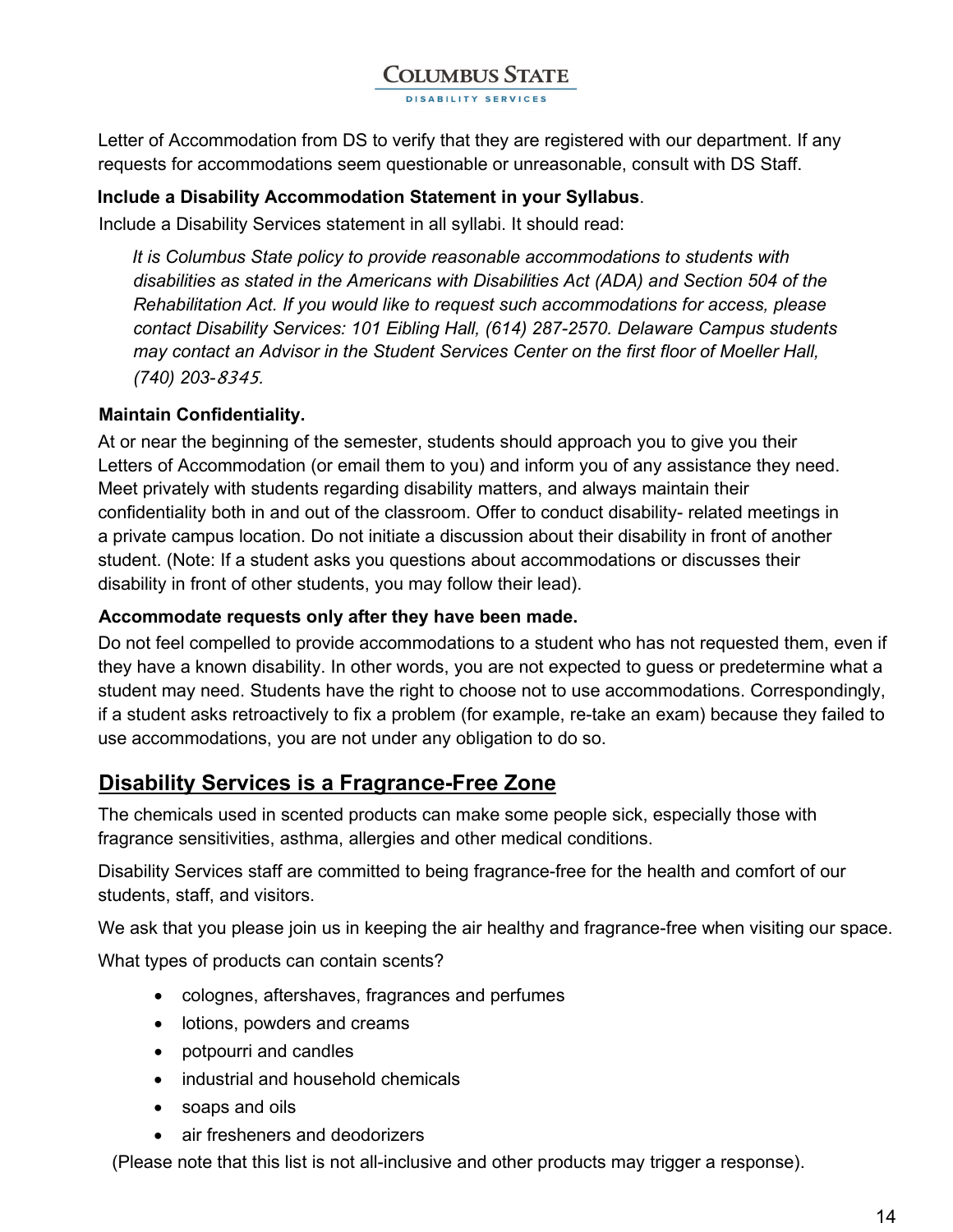DISABILITY SERVICES

# **Dual Credit/College Credit Plus**

High School students taking College Credit Plus courses, and earning college credit, are considered college students. The laws that are used to determine and approve reasonable accommodations for college students are different than those that are used at the high school level.

Accommodations for high school students with disabilities are approved through the lenses of The Individuals with Disabilities Education Act (**IDEA**), Free Appropriate Education (**FAPE**), and The Rehabilitation Act of 1973, Section 504, **Subpart D**.

Accommodations for college students with disabilities are approved through the lenses of The Americans with Disabilities Act (**ADA**) and The Rehabilitation Act of 1973, Section 504, **Subpart E.**

In order to be able to receive accommodations in College Credit Plus courses, students must submit a copy of their **Letter of Accommodation** to their Instructors. A Letter of Accommodation serves as proof of registration with Columbus State's Disability Services. This document will also list the student's approved accommodations. Only accommodations listed on the student's Letter of Accommodation should be allowed.

A student's Letter of Accommodation is the **only** document that Instructors should accept as proof of registration with Disability Services. If a student presents any other documentation (i.e. IEP, 504 Plan), please refer them to Disability Services.

Feel free to call DS at (614) 287-2570 to discuss any concerns you might have.

# **Service Animals**

#### Students Who Utilize a Service Animal:

1. Do not have to officially register with DS. Columbus State cannot ask about the nature of a person's disability to determine if the animal qualifies as a Service Animal. Per the ADA:

*Some, but not all, service animals wear special collars and harnesses. Some, but not all, are licensed or certified and have identification papers. When it is not obvious what service an animal provides, only limited inquiries are allowed. Instructor/ Staff may ask two questions: (1) is the dog a service animal required because of a disability, and (2) what work or task has the dog been trained to perform. Staff cannot ask about the person's disability, require medical documentation, require a special identification card or training documentation for the dog, or ask that the dog demonstrate its ability to perform the work or task. Although a number of states have programs to certify service animals, you may not insist on proof of state certification before permitting the service animal to accompany the person with a disability*. [\(www.ada.gov\)](http://www.ada.gov/)

2. If it is unclear that an animal is a Service Animal, the student may be directed to Disability Services to assist in determining if an accommodation needs to be made, or if the animal is indeed a Service Animal.

Service Animal Definition: Service animals are defined as dogs (and, in some instances, small horses) that are individually trained to do work or perform tasks for people with disabilities. Examples of such work or tasks include guiding people who are blind, alerting people who are deaf, pulling a wheelchair, alerting and protecting a person who is having a seizure, reminding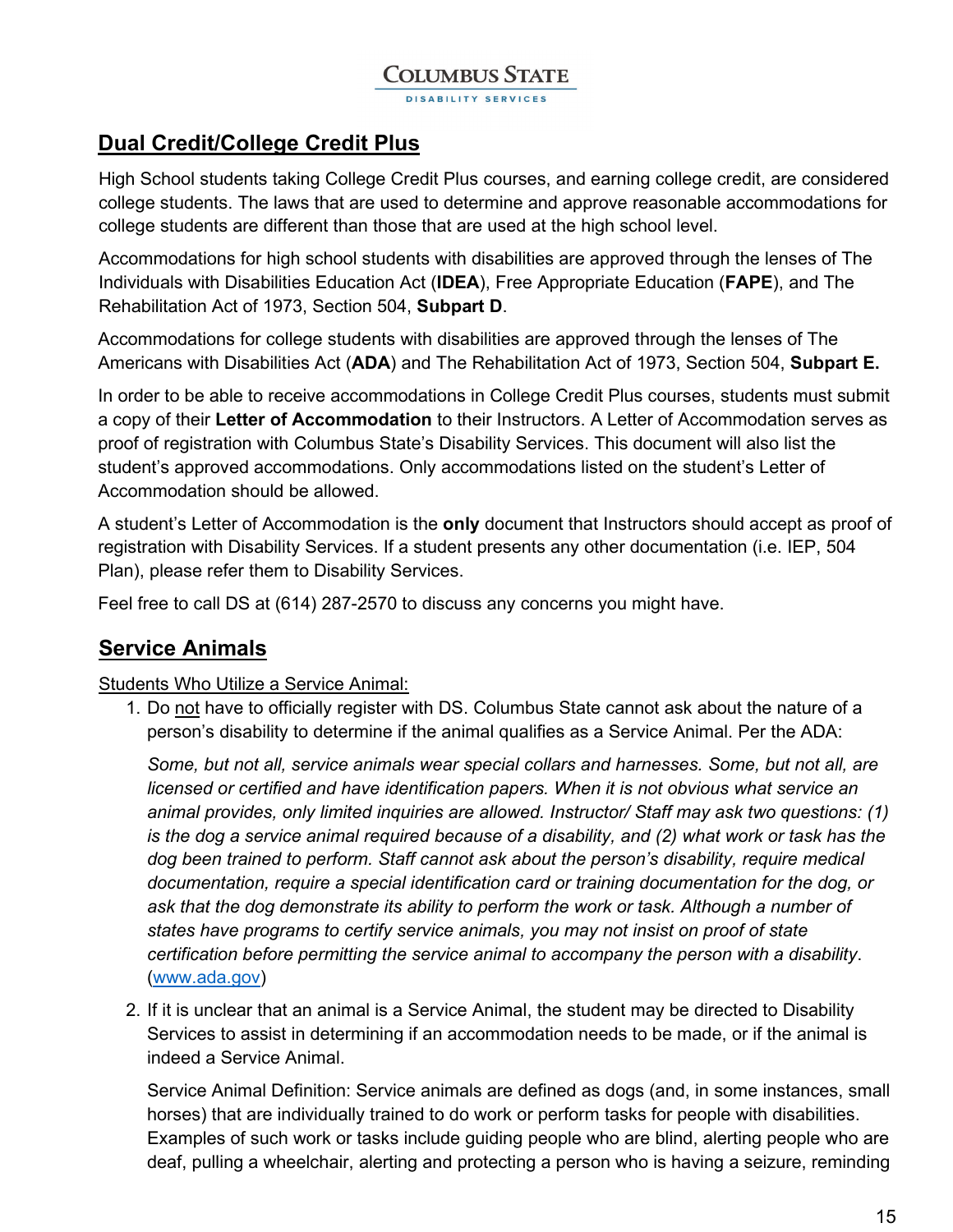DISABILITY SERVICES

a person with mental illness to take prescribed medications, calming a person with Post Traumatic Stress Disorder (PTSD) during an anxiety attack, or performing other duties. Service animals are working animals, not pets. The work or task a dog has been trained to provide must be directly related to the person's disability. Dogs whose sole function is to provide comfort or emotional support do not qualify as service animals under the ADA. [\(http://www.ada.gov/service\\_animals\\_2010.htm\)](http://www.ada.gov/service_animals_2010.htm).

#### **Where Service Animals are Allowed:**

• Under the ADA, State and local governments, businesses, and nonprofit organizations that serve the public generally must allow service animals to accompany people with disabilities in all areas of the facility where the public is normally allowed to go.

#### **Service Animals Must be Under Control:**

- Under the ADA, service animals must be harnessed, leashed, or tethered, unless these devices interfere with the service animal's work or the individual's disability prevents using these devices. In that case, the individual must maintain control of the animal through voice, signal, or other effective controls. A person with a disability cannot be asked to remove their service animal from the premises unless: (1) the dog is out of control and the handler does not take effective action to control it or (2) the dog is not housebroken. When there is a legitimate reason to ask that a service animal be removed, staff must offer the person with the disability the opportunity to obtain goods or services without the animal's presence. [\(http://www.ada.gov/service\\_animals\\_2010.htm\)](http://www.ada.gov/service_animals_2010.htm)
- The owner is responsible for removal of the animal's waste, including placing the waste in a closed container and removing the container to an outdoor receptacle.
- Owners could be held responsible if any damages are caused by their animals.
- Animals should be healthy with updated vaccines and immunizations, and should not pose a threat to Columbus State students, instructors, or staff.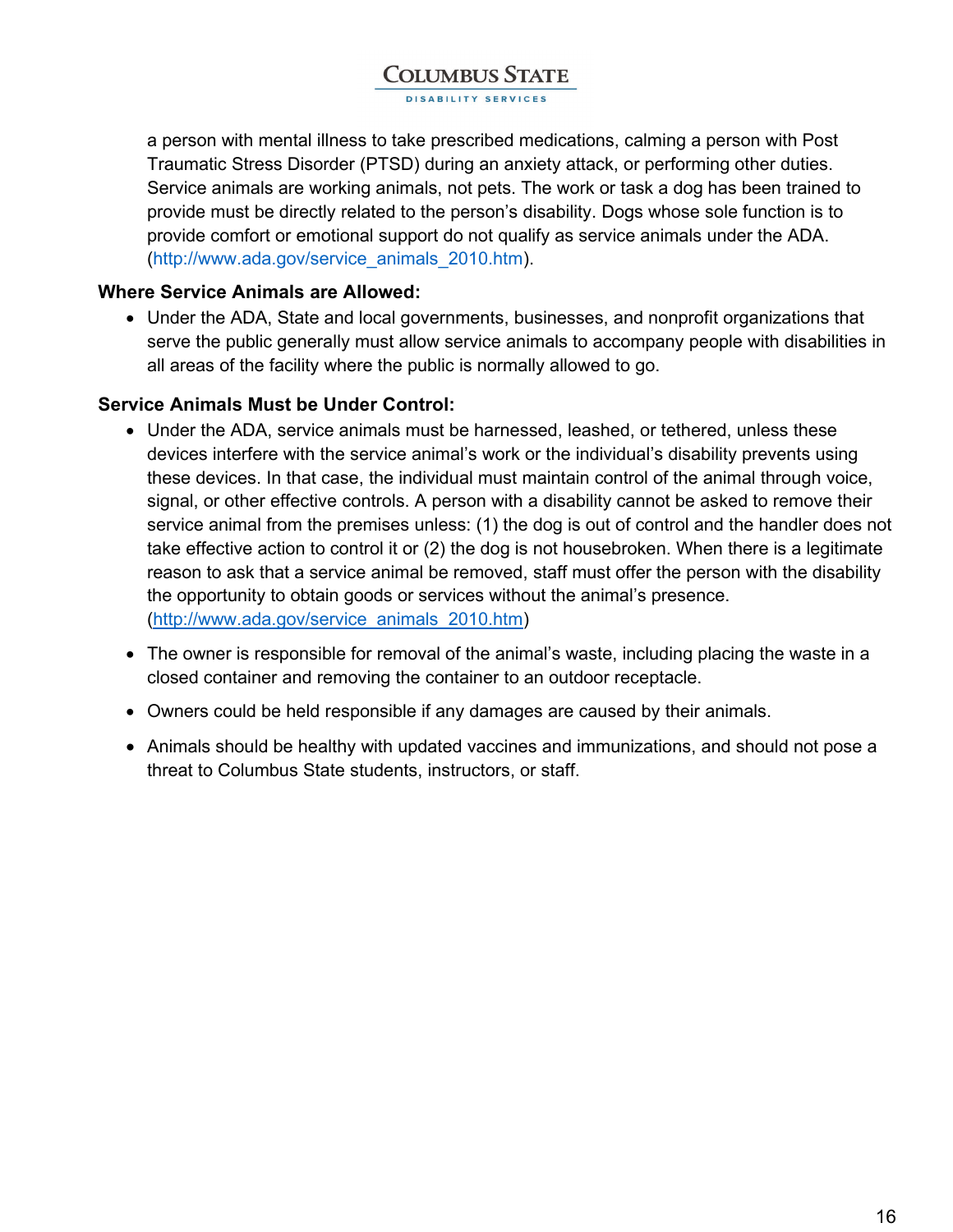**DISABILITY SERVICES** 

# **Frequently Asked Questions**

#### Q: **Who is responsible for determining appropriate accommodations?**

- A: Disability Services (DS) is the office on campus that determines appropriate accommodations. The office bases decisions upon documentation submitted by a student with a disability, which details the student's functional limitations, and the student's clarification during intake about specific needs and limitations.
- Q: **Am I required to provide exam accommodations to all students who request it?**
- A: Yes. The Rehabilitation Act of 1973, Section 504, as well as the Americans with Disabilities Act (ADA) protect students with disabilities. These laws require that qualified students with disabilities get equal access to an education, including exam accommodations. **All students registered with Disability Services who have provided appropriate documentation have a right to the accommodations approved by our office, and we will partner with you in providing them.**

#### Q: **A student has asked for accommodations. How do I know the student truly has a disability and needs accommodations?**

- A: You may ask the student to provide you with a Letter of Accommodation verifying that they have a disability. DS will make every effort to provide the student, if registered with DS, a copy of their letter **within 2 business days** from the time a request is made. DS stores and maintains documentation of the disability for every student who is registered with the office. The specifics of the disability cannot be disclosed due to confidentiality issues.
- Q: **Anytime I stop by Disability Services, I get asked by staff to sign in. I am extremely busy. Do I have to sign in?**
- A: Yes. All visitors to DS (students, faculty, adjuncts, & staff) are required to sign in, regardless of their intent for the visit. Visitors will be assisted in the order in which they've signed in.
- Q: **Students with disabilities ask me to fill out Test Administration Request forms. I have a million things to do. I don't mind if they use exam accommodations, but do I have to fill out that form?**
- A: Yes. In order for DS to administer exams with accommodations to your student, you must promptly fill out the Test Administration Request Form. It is often helpful to meet with the student during office hours to complete the proctor sheet together and confirm agreement about the arrangements for the administration of your exam. The proctor sheet is required to enable DS to schedule, prepare, and administer exams according to your specific requirements and with appropriate accommodations for each student's needs.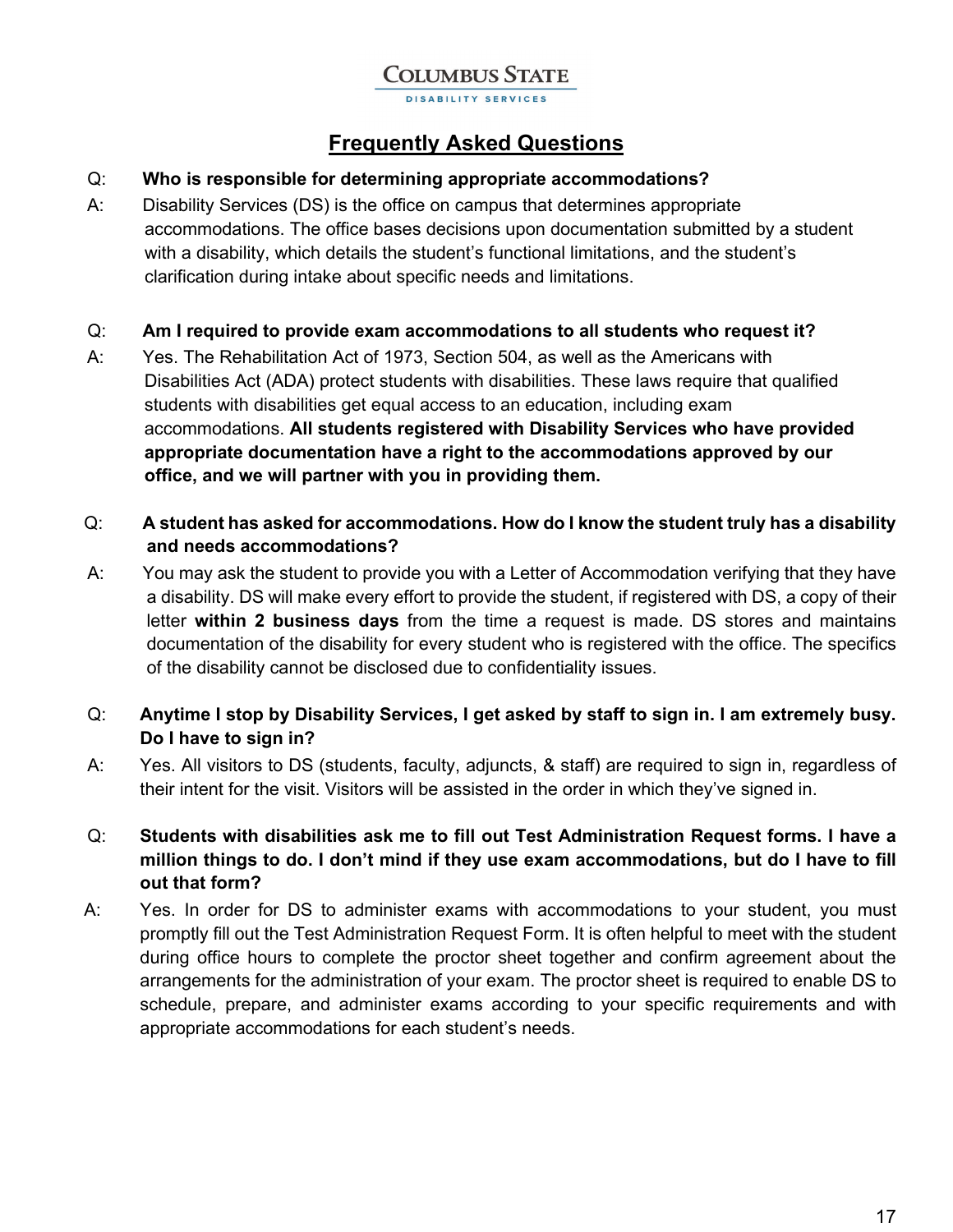#### Q: **A student with a disability has requested that they take an exam at DS. How do I know that my exam will be safe and that the student will get no unfair advantage?**

- A: DS has developed a systematic and secure procedure for getting exams from instructors and returning them once the student has taken the exam. We have rigid check-in and check-out procedures for exams, and no student is able to take an exam without authorization. While exams are in DS, exam security and academic integrity is of the utmost importance to our staff. As students are taking their exams, they are monitored. DS private rooms have small windows to enable the staff to periodically view the students while they are taking tests. Each private room, and each carrel in the main testing room, is outfitted with a video monitoring device. Any inappropriate behaviors are reported back to the instructor. Occasionally, there are issues, but DS works diligently to rectify any problems. Suggestions and feedback are always welcome.
- Q: **I've been debating about what book I want to use for my class, but DS keeps asking me to select a book ASAP. Do I have to?**
- A: Yes. Textbook conversion is a time-consuming, labor-intensive task, and DS has over 400 books or other reading assignments each semester to enlarge, convert to electronic formats, audio formats, or Braille. Students who have difficulty reading print material may need access to their textbooks at the same time as others in the class. If the selection of textbooks is delayed, DS may not be able to get books converted to the appropriate format(s) in a timely fashion. As a result, students may have to start the semester without access to their textbooks.
- Q: **When I have a student who is Deaf in class, am I required to have an interpreter or transcriber in the class, too? My classroom is very crowded, and the students sometimes watch the interpreter instead of me.**
- A: Yes. You are required by law to permit whatever is required by the student to give them equal access to an education, which may include having a sign language interpreter or transcriber in the classroom. Students who are not utilizing the services will adjust in a few days and eventually will ignore the interpreter.
- Q: **Do I have any recourse if I disagree about requested accommodations?**
- A: To clarify any disagreement concerning requested accommodations, first contact DS at (614) 287-2570 to discuss your concerns with a Disability Advocate. If concerns are not resolved to your satisfaction, you may also discuss them with the Director of DS.
- Q: **A student in my class asked me for assistance getting notes. After I made these arrangements, the student has missed most of the lectures. Should he be getting these notes?**
- A: If a student with a disability regularly skips class, then they have no right to get notes on the days skipped. The note taker should be informed of this. If the student has a legitimate excuse for the absence, (for example illness, death in the family, etc.) handle the situation as you would with all other students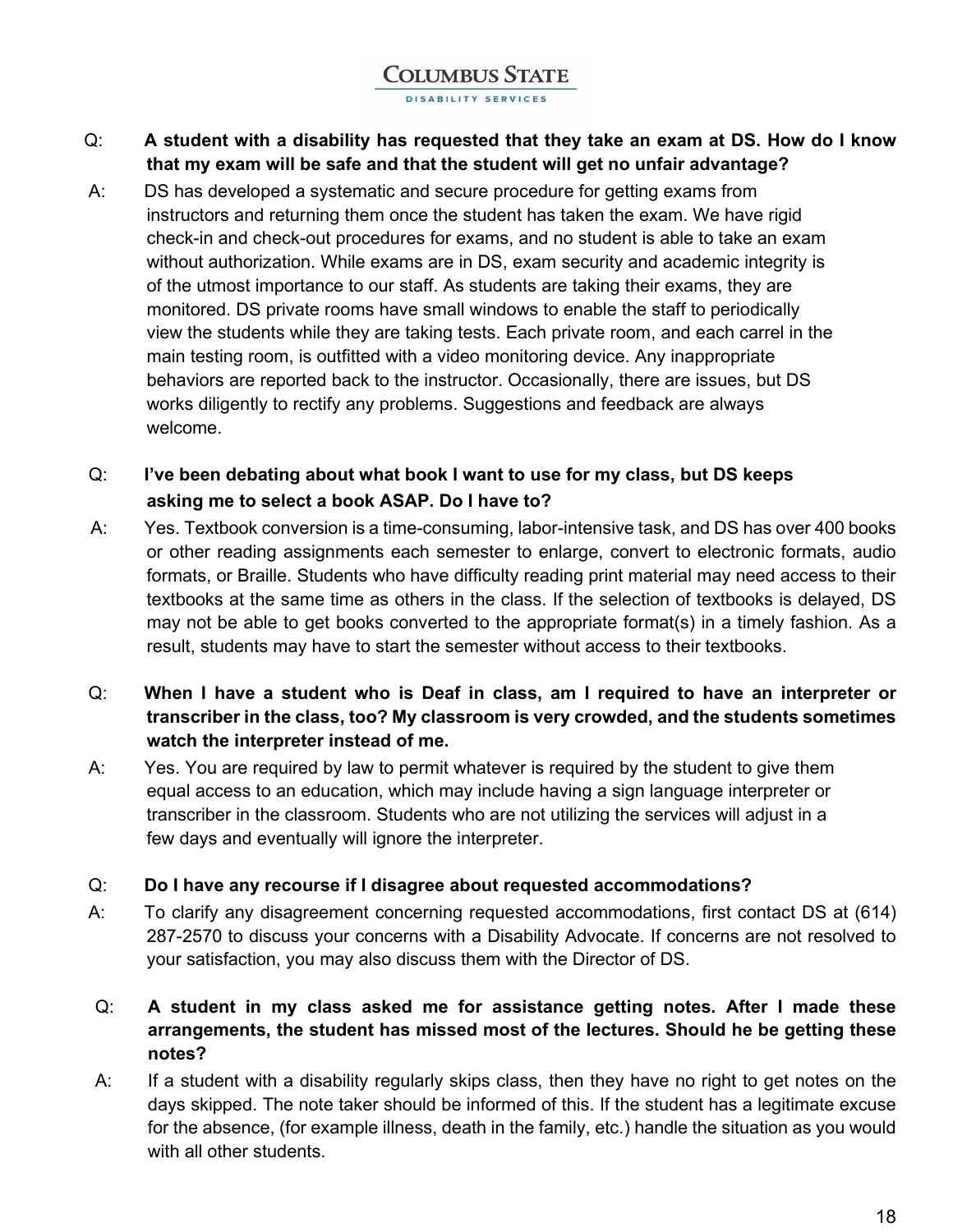#### Q: **I have a student who is having difficulty in my class. I think they may have a disability. What should I do to help them?**

A: Talk privately with the student to discuss your observations. The student may reveal that they have a disability. If so, suggest that they talk to a Disability Advocate who can help them register with DS, or to obtain information about diagnostic testing for a suspected learning disability. Advocates can also refer students to qualified professionals for disability diagnoses. Suggest that the student call DS at (614) 287-2570 for further information.

#### Q: **Am I required to lower the standards of a required assignment because the student has a disability?**

- A: No. Standards should be the same for all students; however, some students with disabilities may exhibit their knowledge, production, and other course expectations differently than their peers. For example, a student with a learning disability in writing may produce an essay exam by using a computer or scribe rather than writing out an answer. In all cases, the quality of the work should be the same.
- Q: **I have a student with a disability who is behind in their schoolwork. This student has missed a number of classes and has not handed in several assignments. Although they have taken a midterm and used accommodations, they received a D for the midterm. At this point, they are not passing the class. Do I have a right to fail a student with a disability?**
- A: The student with a disability has the same right to fail as anyone else. Their work should be equivalent to their peers. It may be a good idea to discuss your observations with this student just as you would with anyone else in your class who is experiencing difficulty.

#### Q: **I have a student who is blind in my chemistry lab. How are they going to participate and be graded in their lab work?**

A: If possible, assist the student in getting a lab partner or assign a student assistant to work with the student with a disability. In either situation, the student who is blind should direct the assistant to carry out the functions of the lab assignment. If a volunteer lab partner cannot be found, suggest to the student that he needs to contact DS as soon as possible for assistance in getting a lab partner. The speed in making these arrangements is critical so that the student will not fall behind. In most situations, students have made arrangements for a lab assistant prior to classes starting.

#### Q: **We are making a decision about accepting a student with a disability into our professional degree program. I am concerned about the cost of providing accommodations, the extra time this student will require, etc. Are we required to accept this person?**

A: Students with disabilities need to meet the same requirements as all other students when considering acceptance into a program. Any disability-related concerns cannot be taken into consideration: if a student with a disability meets the same requirements as other applicants and is otherwise qualified, you must process their application under the same procedures used for students without disabilities. If the student does not meet the same requirements as other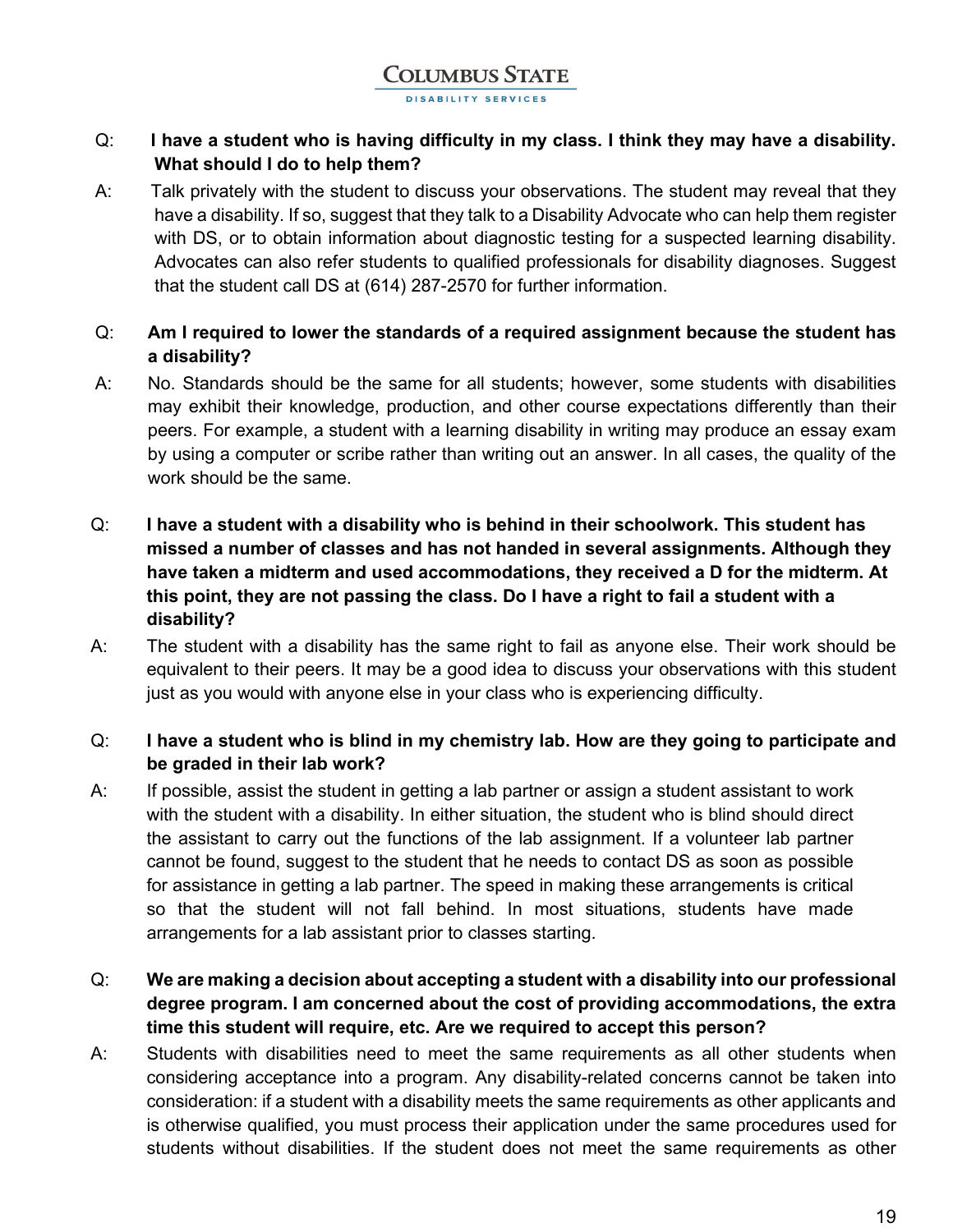applicants, you are not required to accept them into your program.

- Q: **A student came to me in the sixth week of the semester requesting accommodations. I feel this is too late to ask - arrangements should be made at the beginning of the semester. I even made an announcement on the first day of class to meet with me about these arrangements. Do I have to provide accommodations for someone this late?**
- A: Yes. There could be a variety of valid reasons why a student makes a late request, such as insufficient documentation of their disability. Some students want to try to take a class without accommodations but later change their minds. Regardless, students are permitted to request accommodations at any time during the semester. However, CSCC must provide accommodations only at the point when a student makes a request and it is possible to make appropriate arrangements. If a student requests accommodations so late in the semester that appropriate arrangements are not possible to make, or if a student reveals a disability after the completion of a class, CSCC is under no obligation to alter or delete unsatisfactory grades.

## **Effective Teaching Practices for Students with Disabilities**

Students with disabilities vary considerably, even those with the same disability. For example:

- Some students have no vision, some are able to see large forms, others can see print if magnified, and still others have tunnel vision with no peripheral vision or the reverse.
	- Some students read Braille, and some have little or no knowledge of Braille.
- Students who are deaf are often expected to use sign language, however, some students who are deaf do not use sign language. NOTE: It is not appropriate to ask a deaf student if they can lipread.
- Some students with learning disabilities have difficulty with reading and writing but excel in math. Others can read and write well and perform math problems well, but their overall pace may be slower than that of an average student.
- Since students with disabilities vary so much, it is prudent to ask them about instructional strategies that might be the most helpful to them as an individual.
- Please be aware that many of the students who come to you requesting accommodations have invisible disabilities. The functional impact of an invisible disability may be just as significant in an academic setting as that of a more visible disability. All students who provide you with a letter verifying a disability and requesting accommodations are registered with DS. They have been instructed to advocate for themselves and make requests for accommodations, but they are NOT required to tell you the nature of their disability. Some will choose to tell you, but many may choose not to discuss the specifics of their disability. Others will want to discuss their disability, but may not request accommodations. Every student does not need accommodations for every class.
- Students with disabilities vary in their academic success. Some students with disabilities who use accommodations will get A's on every test, whereas others may fail every test. Just because a student gets A's doesn't mean that they do not need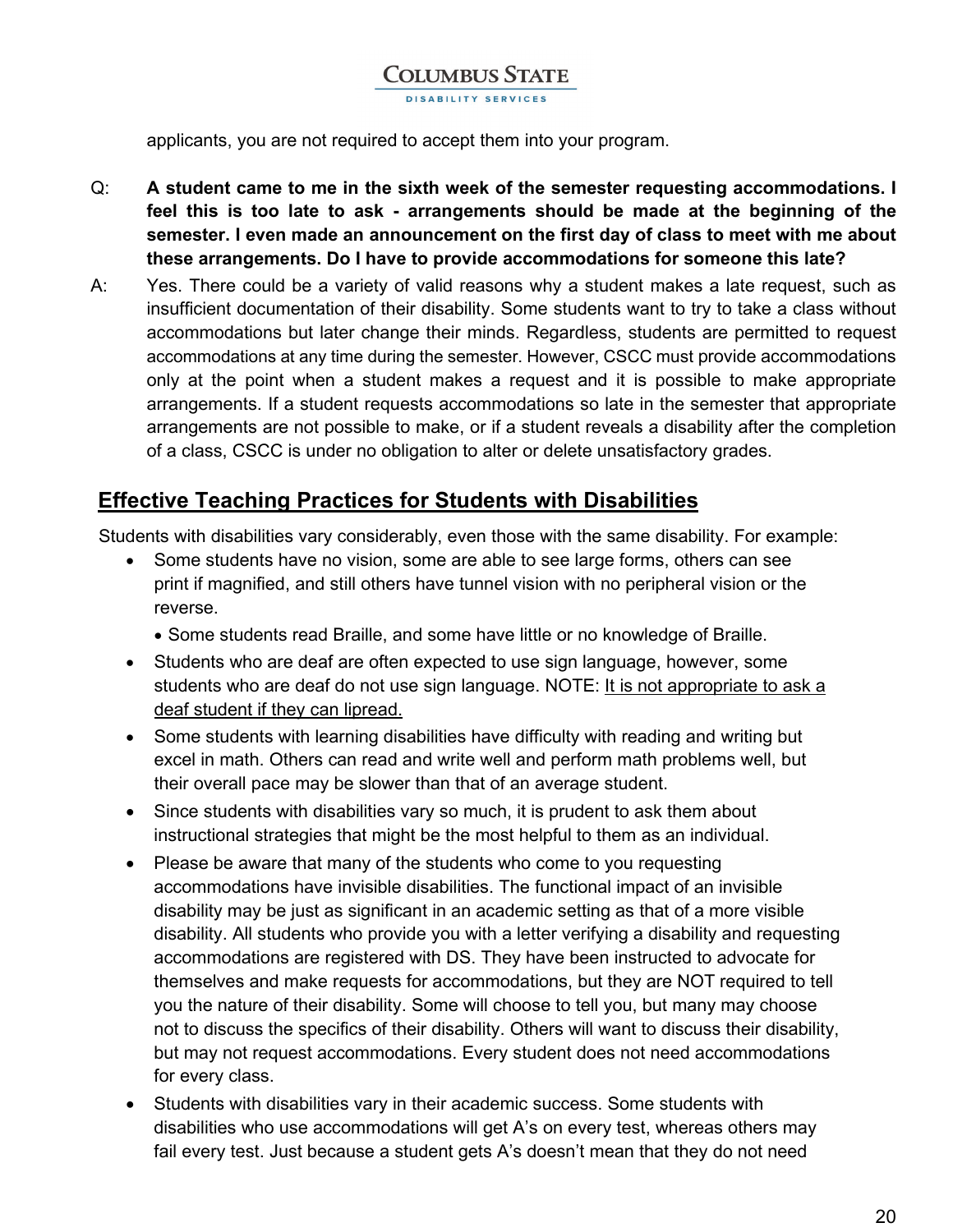accommodations

#### **Consider incorporating some of the following tactics as you teach students with disabilities:**

#### **Practice Universal Design for Learning.**

Universal Design for Learning is an approach to designing course instruction, materials, evaluation, activities, and content in such a way that all people can participate in the educational process without adaptation or retro-fitting. Using this concept, accommodations would likely not be necessary because options for learning and evaluation are available to anyone participating in a class. This approach to teaching and learning is an ideal, but even incorporating only some aspects of this instructional approach may be feasible as well as beneficial to all students. Make sure webenhanced instruction is accessible. You can find more information here: [http://www.udlcenter.org/.](http://www.udlcenter.org/)

#### **Be responsive to the needs of students with specific disabilities.**

Examples of such situations are:

- Don't turn your back to a student who is deaf or hard of hearing. They may be reading your lips.
- If you have a student who is blind, refrain from vague language such as "Look at this" and "Examine that." Use words to describe what you and others see.
- Assist with preferential seating when necessary, and provide students who are blind with orientation to the classroom by describing the physical layout of the room including any obstacles, furniture, lecture position, location of steps, or any lowhanging objects.
- Assist with making arrangements for a room change if the room is inaccessible and you have a student who needs an elevator in order to gain access to the classroom.
- Do not suggest to the student to drop the class. Students must have access to all classes.
- Ask the student for ideas. Most are knowledgeable about their disability, the strategies and accommodations that work for them, and the assistive technology that they use.

#### **Support Strategies for Students with Learning Disabilities, ADHD, Head Injuries, and other Cognitive Disorders**

- Strategies and aids that provide structure are particularly helpful. Some examples are a comprehensive syllabus that clearly delineates expectations and due dates, study aids such as study questions, study guides, opportunities for questions and answers, and review sessions to help the student who needs a lot of repetition.
- Be receptive to students meeting with you for clarification during office hours.
- Also, students may ask for assistance in identifying a "study buddy," another student who is willing to meet regularly to review notes, explain complex materials, and provide two-way quizzes.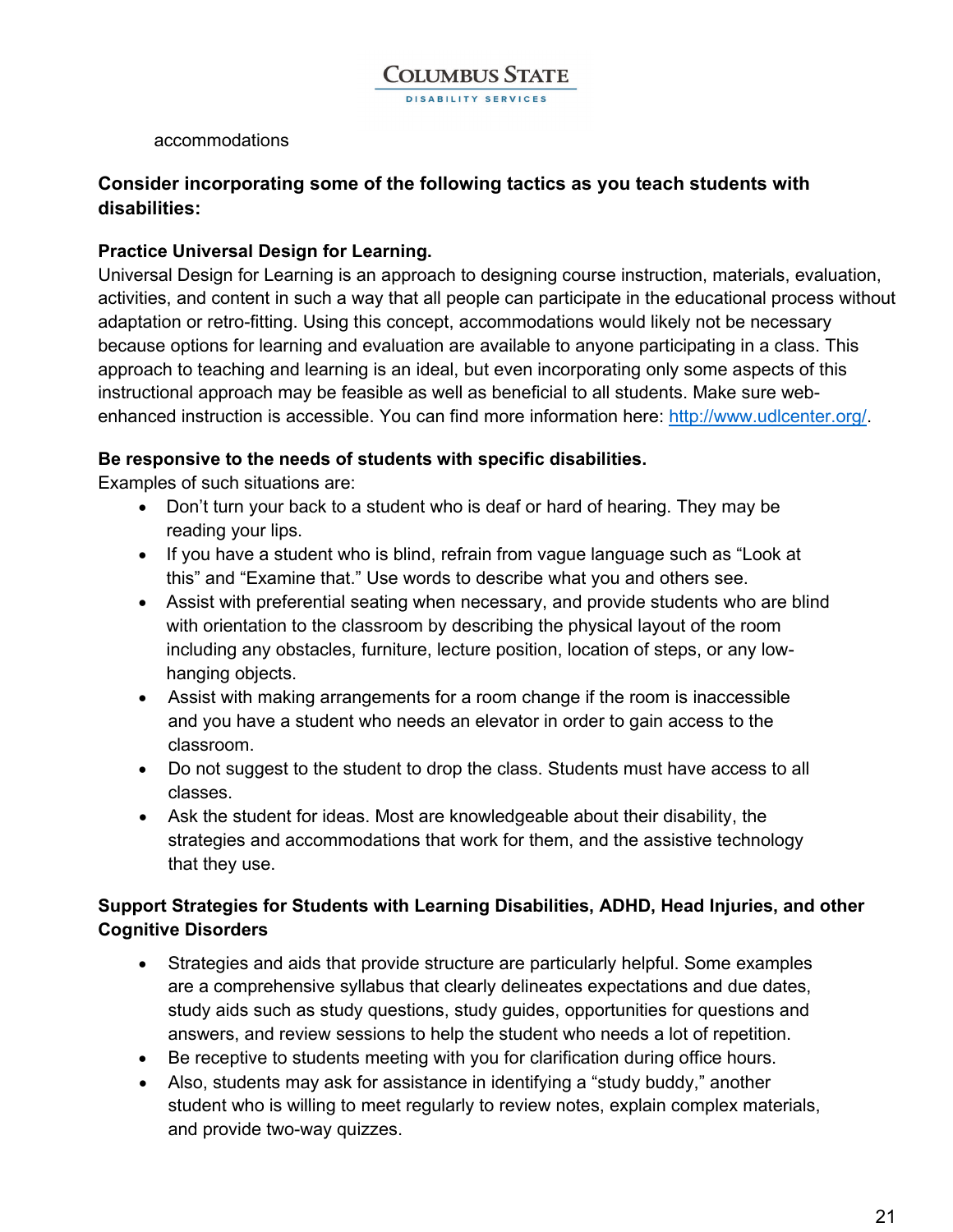**DISABILITY SERVICES** 

#### **Disability-Related Classroom Etiquette**

- If a student has a guide dog, understand that this is a working animal. They must be allowed in the classroom, but do not feed or pet a guide dog.
- Interpreters are in the classroom only to facilitate communication and must not be asked to do other things like run errands, proctor an exam, etc. Speak to the student who is deaf and not to the interpreter. The interpreter will voice student questions.
- Never discuss disability-related arrangements in front of the class unless it's a situation where there is no chance that the student with a disability will be identified.

## **Emergency Procedures—How to Assist a Student with Disabilities**

Emergencies such as fires and tornadoes occasionally occur as well as emergency drills. Instructors and staff should develop a plan of action if they are aware that they have a student with mobility, visual, or hearing limitations in their classroom. Ultimately, the person with a disability is responsible for their own safety in an emergency situation, but it is important that classroom instructors play a role in student evacuation. The following are some suggestions:

#### **Students with Mobility Limitations**

In case of fire or tornado, individuals with mobility limitations should be directed to an area of refuge. This can include a stairway, a classroom adjacent to a stairway with a fire-rated door or walls, or an internal room away from windows (in case of tornadoes). Note the location of the stairway or adjacent room. The student should not block the stairway. This can result in harm to the student and others as people evacuate via the stairway.

- The instructor should alert emergency personnel of the location and need for evacuation of the person with a disability.
- Assist the student with limited mobility to access an area of refuge, and let them know you will be contacting appropriate rescue personnel.
- If you have a cell phone and the student does not, leave the cell phone with the student.
- In most instances, do not attempt to carry a person in a wheelchair. You can injure yourself or the student.

#### **Elevator Breakdowns and Repair**

With such a large number of buildings on campus, elevator breakdowns are a relatively common occurrence and can be extremely inconvenient or even life-threatening to a person who uses a wheelchair. When an elevator ceases to operate, contact the Physical Plant at (614) 287-5444 immediately. If a person who uses a wheelchair is stuck on an upper-level floor and uses a respirator to breathe, time is of the essence. Consult with the person in question to determine the amount of oxygen remaining in the respirator and assess their desire for emergency rescue.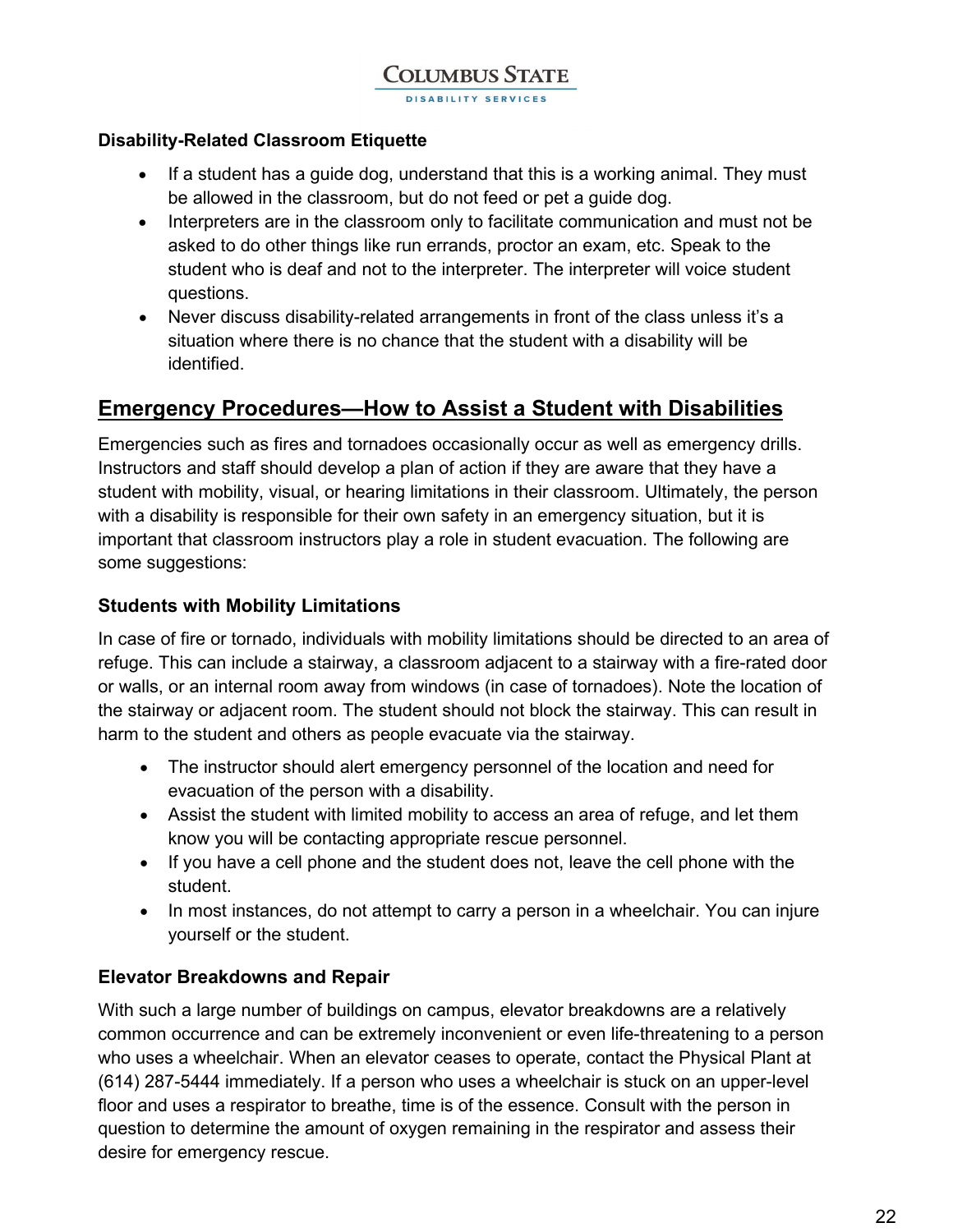#### **Students Who Are Blind or Have Low Vision**

Students who are blind or have low vision should already be familiar with their surroundings after mobility and orientation training. They may not, however, be aware of emergency exits.

In case of emergencies, alert the student to the nature of the situation. Offer assistance to the student and guide them to the nearest emergency exit and away from the building to safety. Some types of emergencies require safety within a building. A student who is blind may not be able to orient themselves as well as they can during calmer times. Your assistance is critical to their safety.

One good approach to offering assistance to a person who is blind is to use what is known as the sighted guide technique:

- Offer the blind person an elbow. They will hold on to your elbow, and you proceed ahead.
- As you walk, alert the student to where they are and inform them of any obstacles, debris, doorways, or narrow passages.
- Once safe, orient the student to their surroundings and determine if further assistance is needed.

#### **Students Who Are Deaf or Hard of Hearing**

Students who are deaf or hard of hearing may not hear alarms or other audible warnings. Instructors should inform the student of an emergency. There are three ways to get this person's attention:

- Write a note for the student alerting them to the emergency and instructing the student where to go.
- Turn the light switch off and on to gain attention.
- Tap the student's shoulder.

In most instances, an interpreter/ transcriber will be in the classroom to explain the emergency to the student. Provide any assistance a student might need during the evacuation process.

#### **Seizures**

Most persons who have a seizure disorder are able to control their seizures through the use of medication; however, medical management of a seizure disorder is not always completely effective. Seizures may occur in your classroom. Students with an active seizure disorder will likely speak to you about their seizures and direct you how to respond to the seizure. Some students have unexpected or infrequent seizures.

#### **What to do during a seizure (Guidance from the Epilepsy Foundation of America, Inc.):**

- 1. **STAY** with the person and start timing the seizure. Remain *calm* and check for medical ID.
- 2. Keep the person **SAFE**. Move or guide away from *harmful objects*.
- 3. Turn the person onto their **SIDE** if they are not awake and aware. *Don't block airway*, put something small and soft under the head, loosen tight clothes around neck.
- 4. Do **NOT** put *anything* in their mouth. Don't give water, pills or food until the person is awake.
- 5. Do **NOT** restrain the individual.